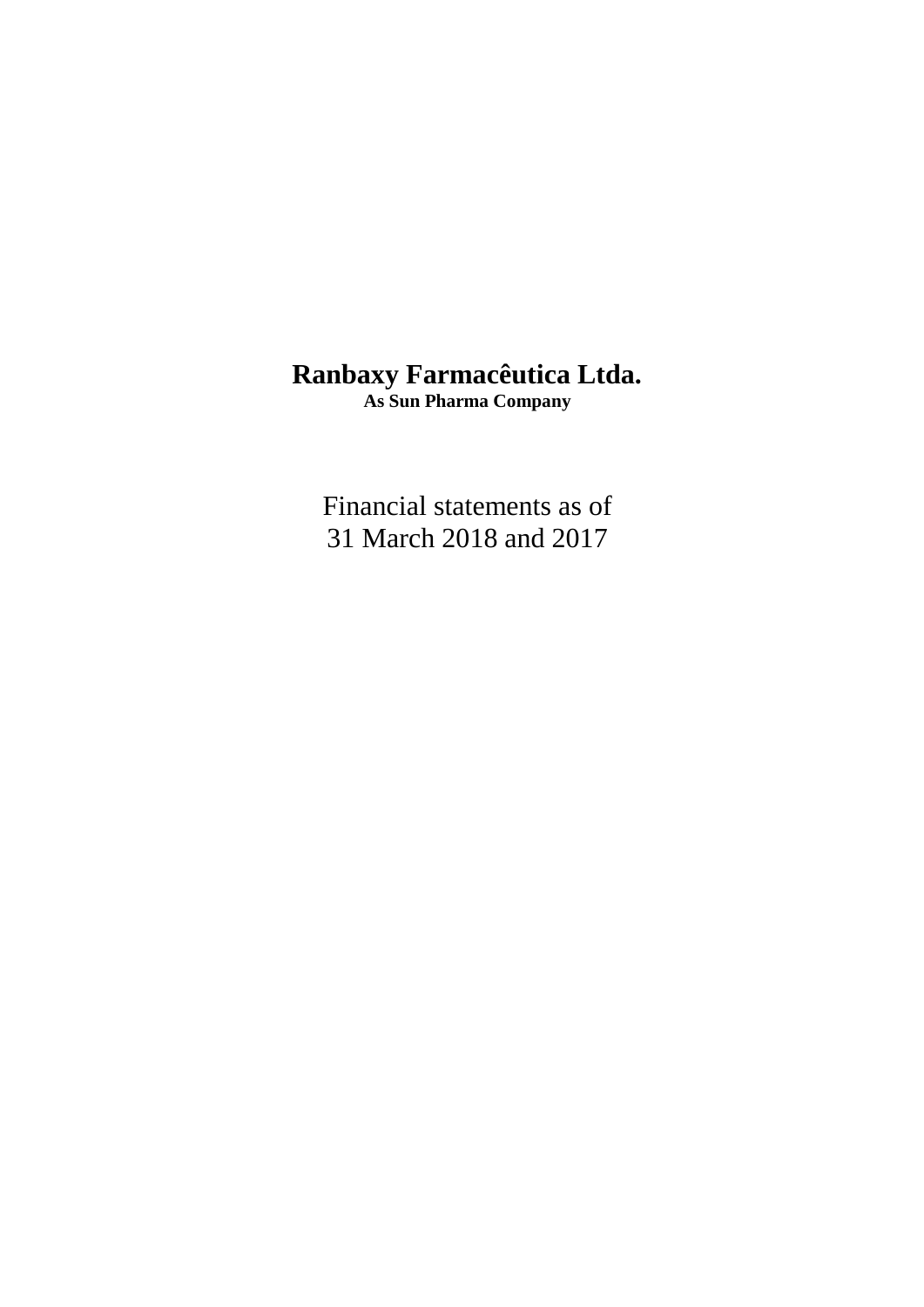## **Content**

Report of Independent Auditors

Balance Sheets

Statements of income

Statements of changes in stockholders' equity

Cash Flow Statements

Explanatory notes to Financial Statements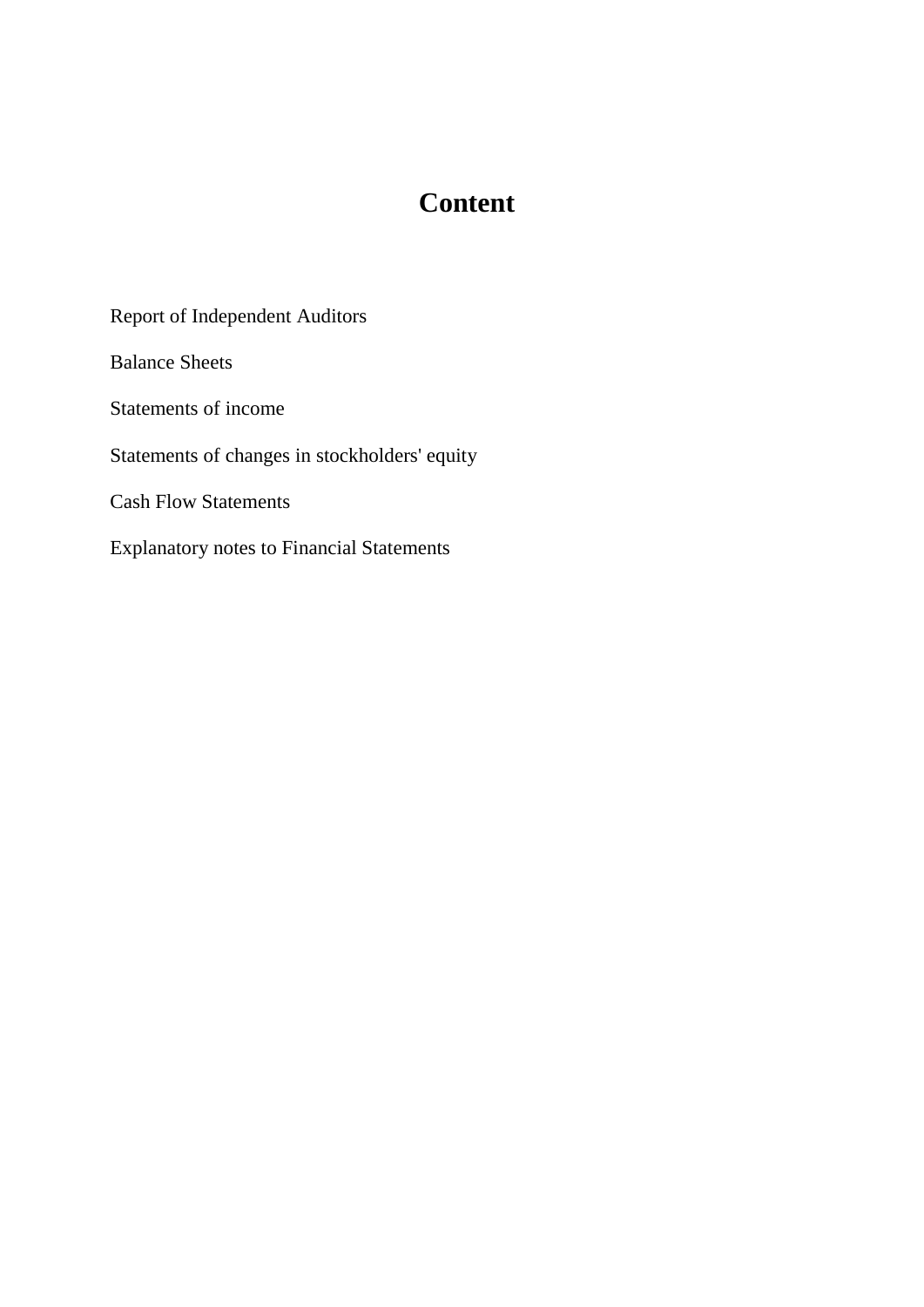## **INDEPENDENT AUDITORS' REPORT**

**To The Quotaholders and Executive Board of Ranbaxy Farmacêutica Ltda Barueri - SP**

#### **Opinion**

1. We have examined the financial statements of **RANBAXY FARMACÊUTICA LTDA**, which comprise the balance sheet as of March 31, 2018 and the respective statements of operations, changes in quotaholders' equity and cash flows for the year then ended, and other accompanying notes to the financial statements and a summary of significant accounting practices.

2. In our opinion, financial statements referred in paragraph above *represent fairly*, in all material respects, the financial position of RANBAXY FARMACÊUTICA LTDA as of March 31, 2018, the performance of its operations and its cash flows for the year then ended, in accordance with accounting practices adopted in Brazil.

#### **Base for Opinion**

3. Our audit was conducted in accordance with Brazilian and international standards on auditing. Our responsibilities, in accordance with these standards, are described in the following section, "Auditor's responsibility for the audit of the financial statements". We are independent in relation to the Company, according to the relevant ethical principles established in the Accountants' Professional Code of Ethics and the professional standards issued by the Federal Accounting Council, and we comply with the other ethical responsibilities according to these standards. We believe that the audit evidence we have obtained is sufficient and appropriate to provide a basis for our audit opinion.

#### **Emphasis**

4. During the year ended March 31, 2018, the Company had an unsecured liability scenario over assets of R\$ 56,292,489. These financial statements have been prepared under the assumption that the Company will continue as a going concern. The Company's management has no intention of discontinuing its operations and, therefore, the financial statements do not include any adjustments to Asset or Liability accounts that might be required in the event of discontinuation of operations. As a mitigating circumstance, therefore, out of the total current and non-current liabilities, R\$ 110,592,131, 88% are borrowings and supplies taken from controlling shareholders or related parties, and the rest of the liabilities with third parties is perfectly supported by current factor liquidity index at 5.84.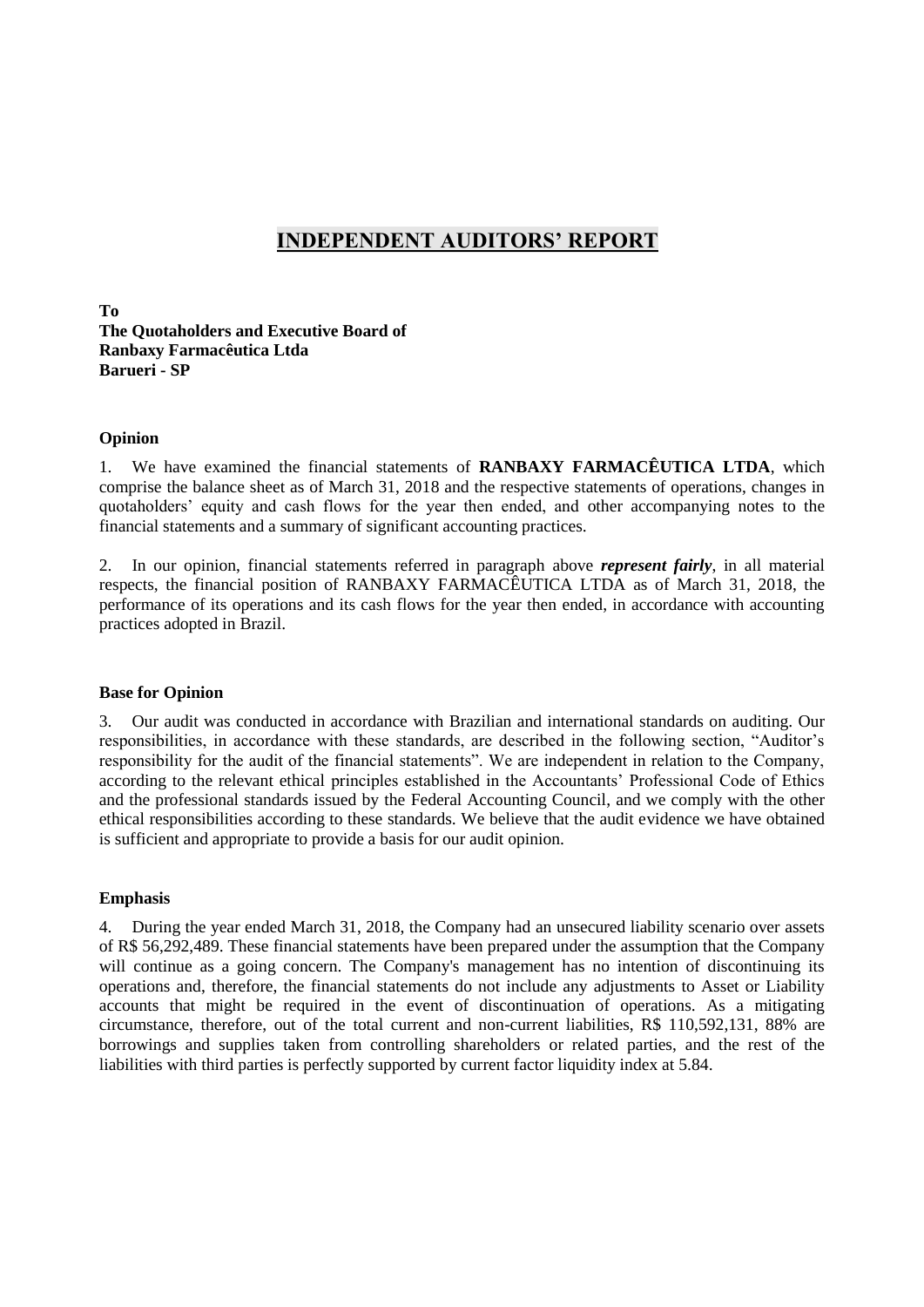#### **Management's responsibility and governance for the financial statements**

5. The Company's management is responsible for the preparation and adequate presentation of the financial statements in accordance with the accounting practices adopted in Brazil, and the internal controls it deemed necessary to enable the preparation of these financial statements free of material misstatements, regardless of whether caused by fraud or error.

6. In the preparation of the financial statements, management is responsible for evaluating the Company's ability to continue as a going concern, disclosing, when applicable issues related to the continuity of its operations and the use of this accounting base in the preparation of the financial statements, unless management has decided to settle the Company or to discontinue its operations, or does not have any realistic alternative to prevent the discontinuance of operations.

7. The ones responsible for the Company's governance are those with responsibility for overseeing the process of preparation of the financial statements.

#### **Auditor's responsibilities for the audit of the financial statements**

8. Our purposes are to obtain reasonable assurance that the financial statements, taken as a whole, are free from material misstatement, whether caused by fraud or error and to issue audit report containing our opinion. Reasonable assurance is a high level of assurance, but not a guarantee that an audit conducted according to the Brazilian and international auditing standards will always detect any material misstatements. The misstatements may result from fraud or error and are considered relevant when, individually or in conjunction, they may affect, from a reasonable standpoint, economic decisions of the users based on such financial statements.

9. As part of an audit conducted according to the Brazilian and international auditing standards, we exercise professional judgment, and maintain professional skepticism during the audit. In addition:

 We identify and evaluate the risks of material misstatements in the financial statements, whether due to fraud or error, plan and perform audit procedures in response to such risks, as well as obtain appropriate and sufficient audit evidence to base our opinion. The risk of not detecting material misstatement caused by fraud is higher than that caused by error, since fraud may involve the act of deceiving the internal controls, collusion, forgery, omission or intentional misrepresentations.

 We obtained understanding of the internal controls relevant to audit in order to plan audit procedures appropriate to the circumstances, but not with the aim to express opinion on the effectiveness of the internal controls of the Company.

 We evaluated the fairness of the accounting policies used and the reasonableness of the accounting estimates and respective disclosures made by management.

 We take conclusion on the adequacy of adoption by management of the accounting basis of the ability to continue as going concern, and, based on the obtained audit evidences, whether there is a significant uncertainty in relation to Company's ability to continue as going concern. If we conclude that there is a significant uncertainty, we shall call attention in our audit report to the respective disclosures in the financial statements or include a modification in our opinion, if the disclosures are inadequate. Our conclusions are based on audit evidences obtained to the date of our report. However, future events or conditions may cause the Company not to continue as going concern.

 We evaluate the general presentation, structure and content of the financial statements, including disclosures and if the financial statements represent the corresponding transactions and events in compliance with the purpose of fair presentation.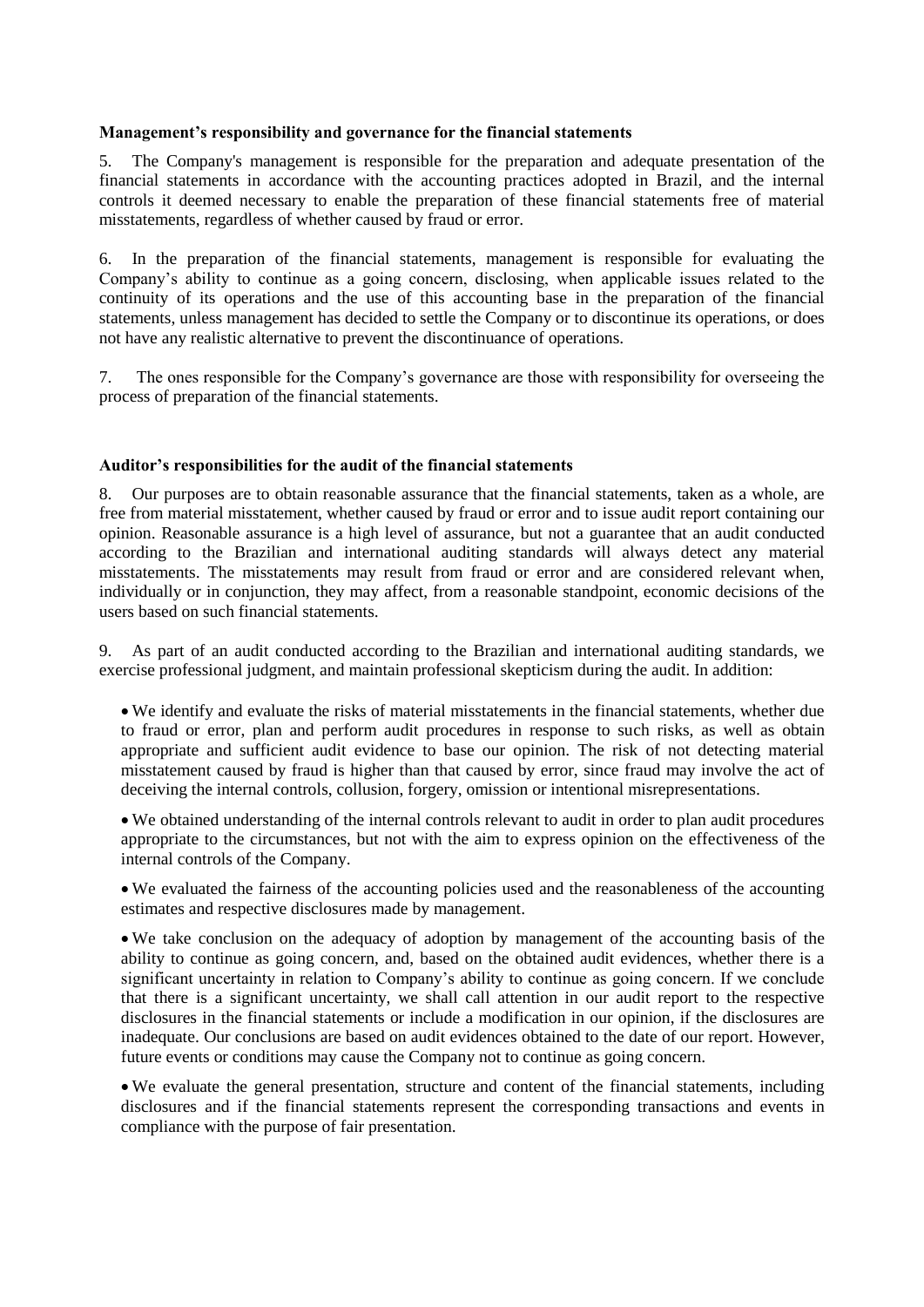10. We communicate with those responsible for governance with respect to, among other aspects, the planned scope, time of the audit and significant audit findings, including possible material weaknesses in internal controls identified by us during our work.

São Paulo, May 22, 2018.



**Paulo Cesar R. Peppe Contador CRC-SP nº 1SP095009/O-5**

> **Renata Reche Simon Peppe Contador CRC-SP nº 1SP296480/O-2**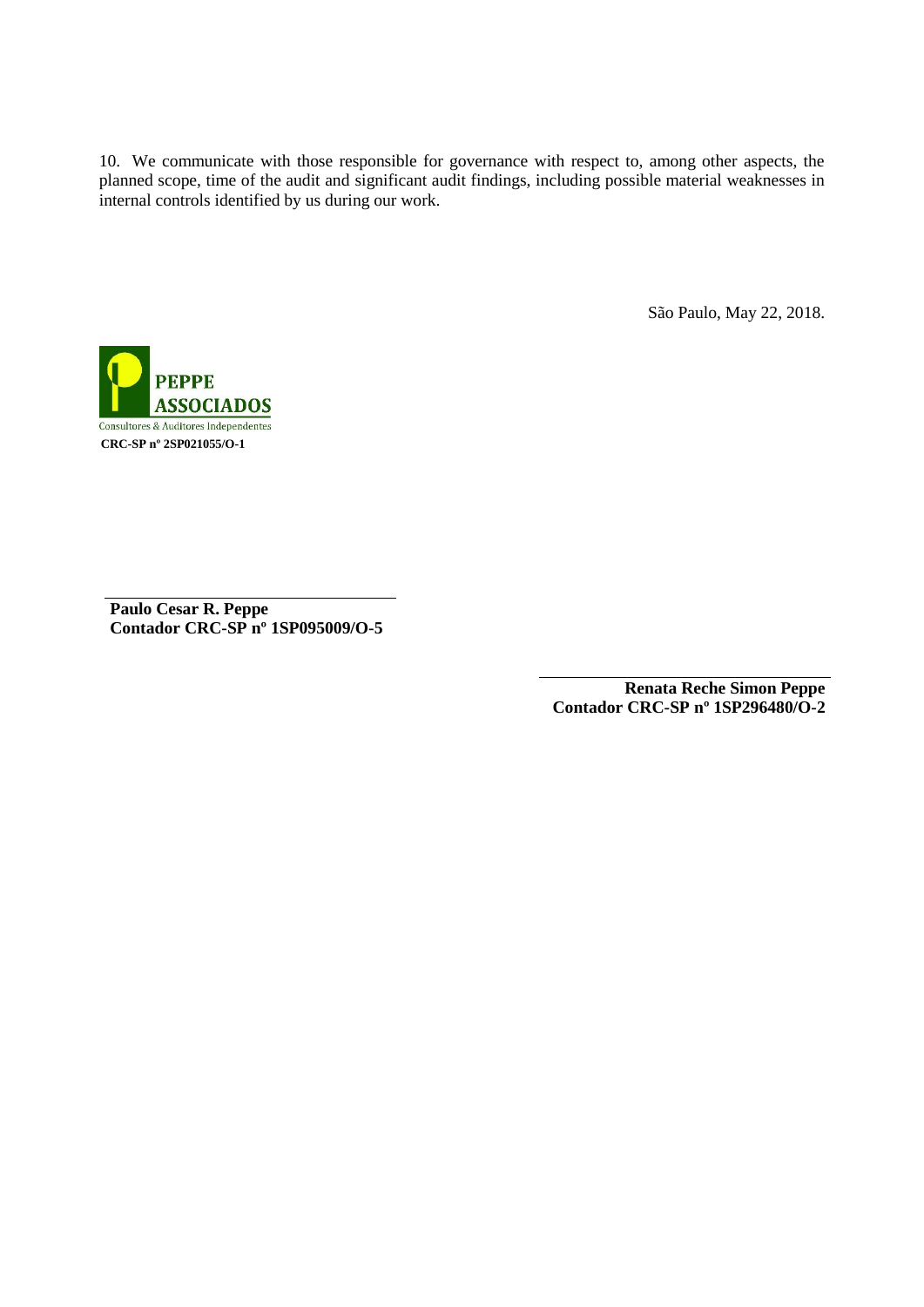

## **Ranbaxy Farmacêutica Ltda.**

## **Balance sheets ended as of 31 March 2018 and 31 March 2017**

*(In thousands of Brazilian Reais)* **1,000**

| Asset                              | <b>Note</b> | 31/Mar-2018 | 31/Mar-2017 | Liability                           | <b>Note</b> | 31/Mar-2018 | 31/Mar-2017 |
|------------------------------------|-------------|-------------|-------------|-------------------------------------|-------------|-------------|-------------|
|                                    |             |             | (restated)  |                                     |             |             | (restated)  |
| <b>Current</b>                     |             |             |             | <b>Current</b>                      |             |             |             |
| Cash and cash equivalents          | 4           | 8,704       | 2,239       | <b>Suppliers</b>                    | 9           | 30,522      | 26,749      |
| Other investments                  |             | 240         | 307         | Loans                               | 10          | 17,104      | 16,237      |
| Accounts receivable from customers | 5           | 22,037      | 19,109      | Taxes and contributions payable     | 11          | 702         | 1,391       |
| Inventories                        | 6           | 18,968      | 19,010      | Salaries and holiday payable        |             | 777         | 815         |
| Current tax asset                  | 7           | 1,895       | 2,421       | Other provisions                    | 12          | 6,930       | 4,421       |
| Other accounts receivable          |             | 264         | 472         | Other accounts payable              |             | 518         | 284         |
| <b>Total of current assets</b>     |             | 52,108      | 43,558      | <b>Total of current liabilities</b> |             | 56,552      | 49,898      |
|                                    |             |             |             | Non-current                         |             |             |             |
|                                    |             |             |             | Provision for contingencies         | 13          | 4,183       | 2,734       |
|                                    |             |             |             | Loans                               | 10          | 49,857      | 47,526      |
|                                    |             |             |             |                                     |             | 54,040      | 50,260      |
| Non-current                        |             |             |             | <b>Net Equity</b>                   |             |             |             |
| Fixed assets                       | 8           | 1,987       | 3,794       | Share Capital                       | 14          | 17,367      | 17,367      |
| <b>Intangible Assets</b>           |             | 204         | 287         | <b>Accumulated losses</b>           |             | (73,659)    | (69,886)    |
| <b>Total of non-current assets</b> |             | 2,191       | 4,081       | <b>Total net equity</b>             |             | (56, 292)   | (52, 519)   |
| <b>Total of assets</b>             |             | 54,300      | 47,639      | Total of liabilities and net equity |             | 54,300      | 47,639      |

The accompanying notes are an integral part of these financial statements.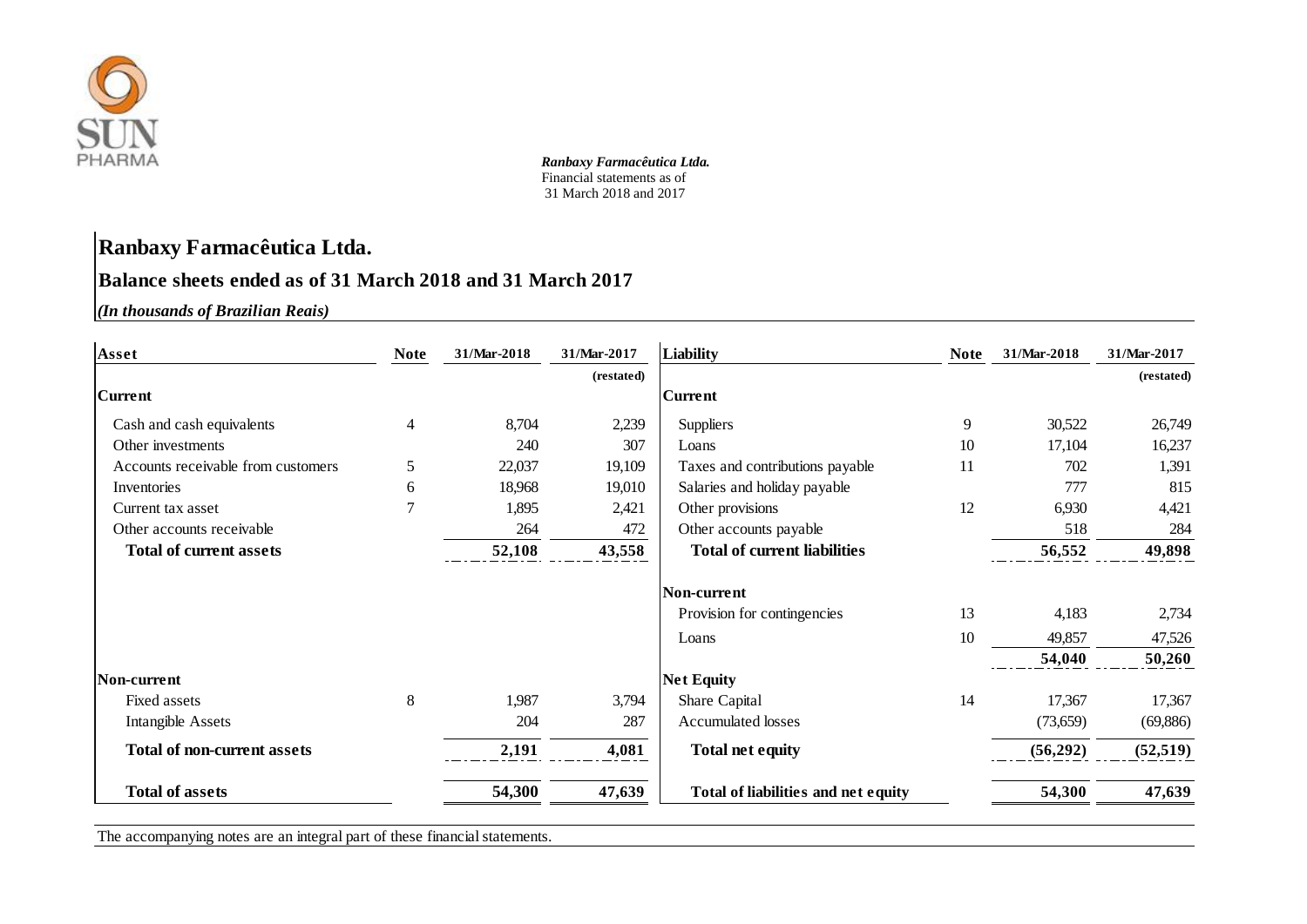

# **Ranbaxy Farmacêutica Ltda.**

## **Statements of income**

## **Fiscal years ended as of 31 March 2018 and 31 March 2017**

*(In thousands of Brazilian Reais)*

|                                                  | <b>NE</b> | 31/Mar-2018 | 31/Mar-2017  |
|--------------------------------------------------|-----------|-------------|--------------|
|                                                  |           |             | (restated)   |
| <b>Operating Revenue</b>                         | 15        | 87,927      | 60,181       |
| Cost of goods sold and services rendered         |           | (46, 441)   | (33,807)     |
| <b>Gross Profit</b>                              |           | 41,487      | 26,373       |
| <b>Operating expenses:</b>                       |           |             |              |
| <b>Sales</b>                                     | 16        | (10,040)    | (8,210)      |
| Administrative and General                       | 17        | (24,289)    | (25,254)     |
| Other operating (expenses) income                |           | (1,803)     | 392          |
| Earnings before net financial (expenses) revenue |           |             |              |
| and taxes                                        |           | 5,354       | (6,699)      |
| Financial expenses                               |           | (7,340)     | (2,372)      |
| Financial revenues                               |           | 679         | 11,849       |
| <b>NNet financial (expenses) revenue</b>         | 18        | (6, 661)    | 9,477        |
| <b>Profit before taxes</b>                       |           | (1,307)     | 2,777        |
| Income tax and social contribution               |           | (2,466)     | $\mathbf{0}$ |
| Current                                          |           | (2,466)     | $\theta$     |
| Deferred                                         |           |             |              |
| Income for the fiscal year                       |           | (3,773)     | 2,777        |

The accompanying notes are an integral part of these financial statements.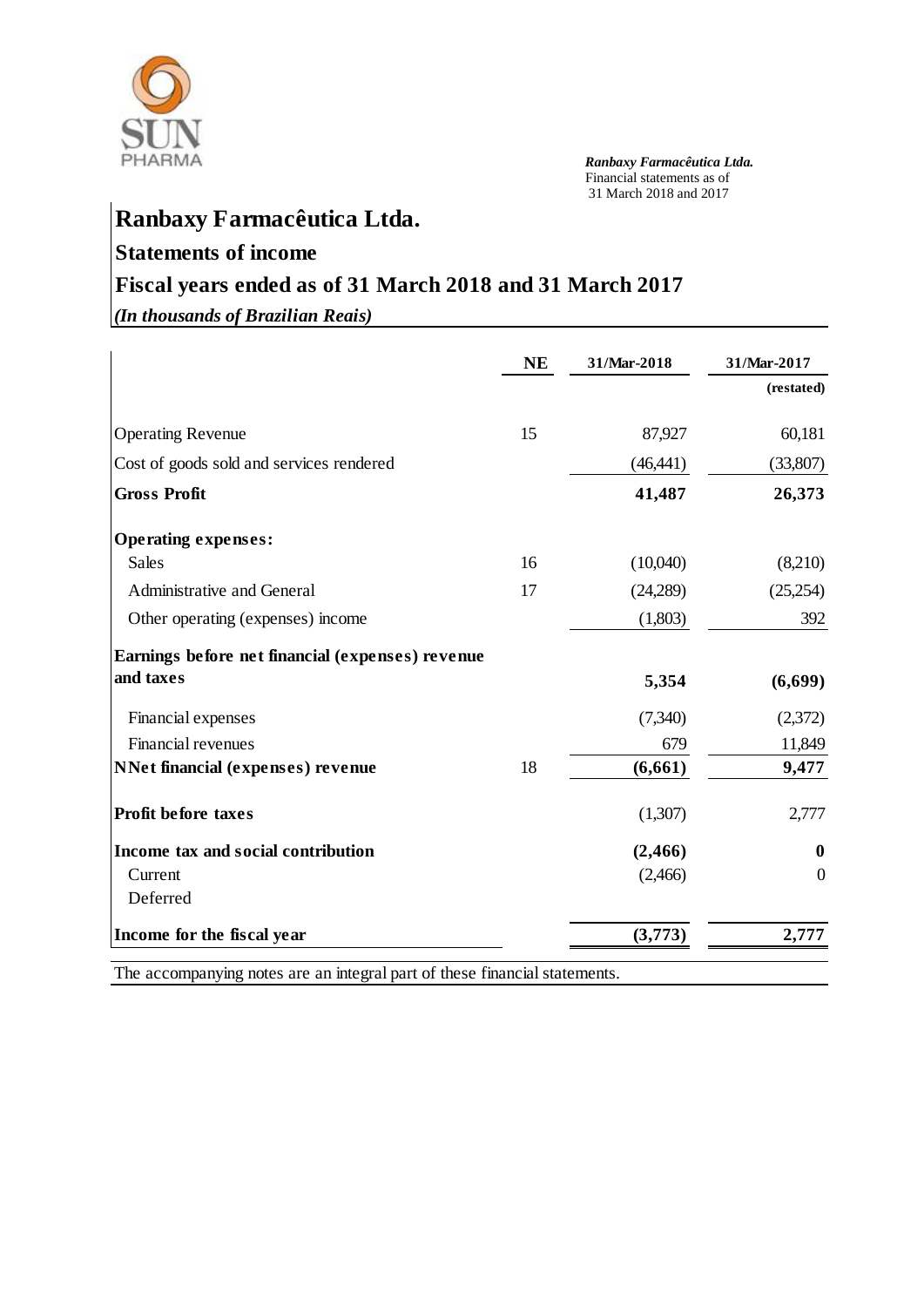

## **Ranbaxy Farmacêutica Ltda.**

## **Statements of changes in stockholders' equity**

## **Fiscal years ended as of 31 March 2018 and 31 March 2017**

*(In thousands of Brazilian Reais)* **1,000**

|                                     | <b>Share</b><br>Capital | <b>Losses</b><br>Accumulated | <b>Total</b> |
|-------------------------------------|-------------------------|------------------------------|--------------|
| <b>Balances as of 31 March 2016</b> | 17,367                  | (72, 664)                    | (55,297)     |
| Income for the fiscal year          |                         | 2,777                        | 2,777        |
| <b>Balances as of 31 March 2017</b> | 17,367                  | (69, 886)                    | (52,519)     |
| Income for the fiscal year          |                         | (3,773)                      | (3,773)      |
| <b>Balances as of 31 March 2018</b> | 17,367                  | (73,659)                     | (56,292)     |

The accompanying notes are an integral part of these financial statements.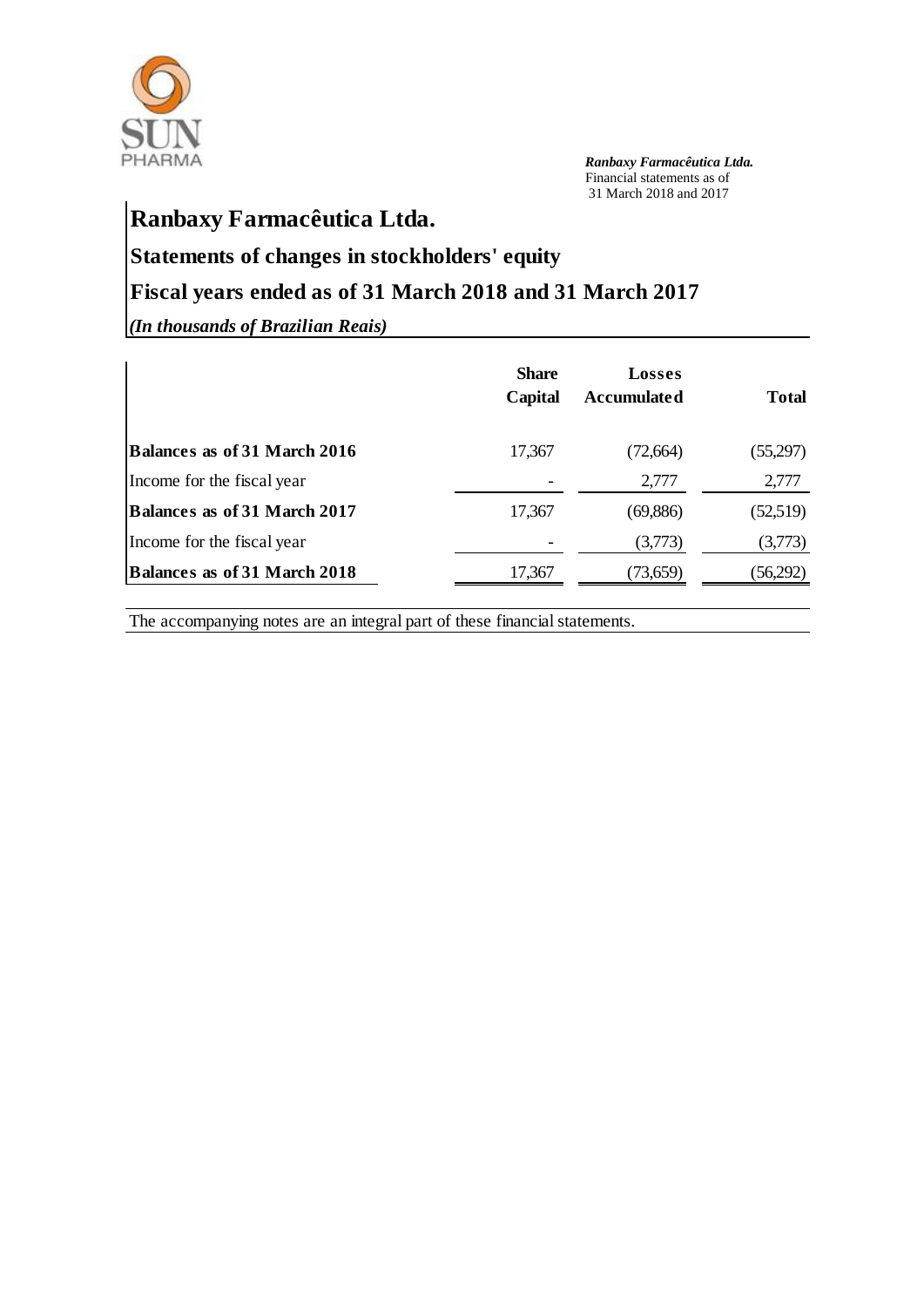

## **Ranbaxy Farmacêutica Ltda.**

## **Statements of Cash Flows - indirect method**

## **Fiscal years ended as of 31 March 2018 and 31 March 2017**

*(In thousands of Brazilian Reais)* **1,000**

|                                                                            | <b>Note</b>    | 31/Mar-2018 | 31/Mar-2017  |
|----------------------------------------------------------------------------|----------------|-------------|--------------|
| Cash flows from operating activities                                       |                |             |              |
| Profit before taxes                                                        |                | (3,773)     | 2,777        |
| Adjustments for:                                                           |                |             |              |
| Depreciation                                                               |                | 1,821       | 1,668        |
| Amortization                                                               |                | 82          | 109          |
| Provisions for contingencies                                               |                | 2,593       | 2,067        |
| Provision for doubtful receivables                                         |                | 47          | 124          |
| Provision for inventory devaluation                                        |                | 1,385       | 948          |
| Other provisions                                                           |                | 3,674       | (3,268)      |
| Unrealized exchange rate variations                                        |                | 4,454       | (7,060)      |
| Unrealized intercompany discounts                                          |                |             | (106)        |
| Result on fixed asset retirement                                           |                | 23          | 67           |
|                                                                            |                | 10,305      | (2,673)      |
| (Increase) decrease in assets and liabilities                              |                |             |              |
| Other investments                                                          |                | 67          | 1,275        |
| Accounts receivable from customers                                         |                | (2,928)     | (3,238)      |
| Inventories                                                                |                | 42          | (2,241)      |
| Current tax asset                                                          |                | 526         | 1,275        |
| Other accounts receivable                                                  |                | 208         | (24)         |
| Judicial Deposits                                                          |                | (822)       | $\mathbf{0}$ |
| Taxes and contributions payable                                            |                | (689)       | 334          |
| Salaries and charges payable                                               |                | (38)        | 34           |
| Suppliers                                                                  |                | 3,773       | 5,510        |
| Payment of tax contingencies                                               |                | 393         | 1,964        |
| Other accounts payable                                                     |                | 233         | 40           |
|                                                                            |                | 766         | 4,931        |
|                                                                            |                | 11,070      | 2,258        |
| Interests paid on loans                                                    | 18             | (2,103)     | (2,377)      |
| <b>Cash from operations</b>                                                |                | 8,967       | (120)        |
| Income tax and social contribution paid on the fiscal year                 |                | (2,466)     | (93)         |
| Net cash from operating activities                                         |                | 6,501       | (213)        |
| Cash flows from investments and financing activities                       |                |             |              |
| Acquisition of fixed asset                                                 | 8              | (36)        | (237)        |
| Net cash used in financing activities                                      |                | (36)        | (237)        |
| Cash and cash equivalents increase/reduction                               |                | 6,465       | (449)        |
| Statement of cash and cash equivalents reduction                           |                |             |              |
| At the beginning of the fiscal year                                        |                | 2,239       | 2,687        |
| At the end of the financial year                                           | $\overline{4}$ | 8,704       | 2,239        |
|                                                                            |                | 6,465       | (449)        |
| The accompanying notes are an integral part of these financial statements. |                |             |              |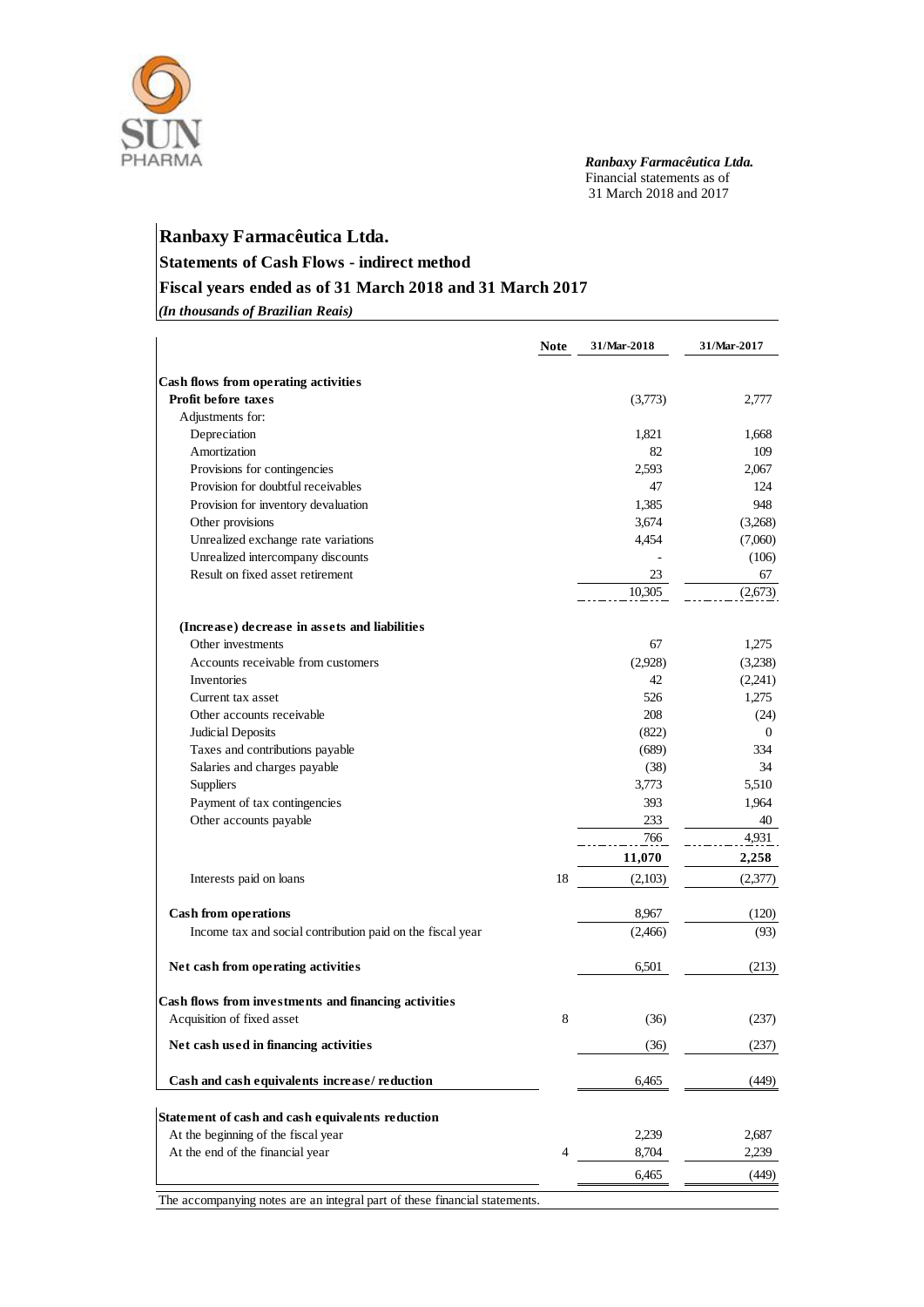

## **Explanatory notes to financial statements**

*(In thousands of Brazilian Reais)*

## **1 -** *Operating context*

Ranbaxy Farmacêutica Ltda., incorporated on 27 October 1993, having its tax domicile in the state of Rio de Janeiro, and having as its main economic activity the manufacture and import of allopathic medicinal products for human use, as well as the distribution and sale of pharmaceutical products.

The company has its administration office at Alameda Tocantins,  $125$ ,  $11<sup>th</sup>$  Floor, Room 1101, Alphaville, Barueri, São Paulo, duly registered with JUCESP [Board of Trade of the State of São Paulo], whose corporate purpose of is administrative office.

## **1.1 -** *Management plan for 2017 and 2018*

The balance sheet ended as of 31 March 2018 has a negative net worth of R\$ 56,292.

Management believes that these values will be reversed in the coming years, considering the change in the commercial strategy adopted; until then it was used the continuous increase in sales, without taking into account the productive capacity of the head office, causing much loss of sales and consequent space with sales points.

We have created a channel of direct communication with the productive part, where they discussed the production plan for the following 3 months, with the participation of the commercial area, which could possibly result in increased sales.

Another important point is related to the authorization of drug products, as they are in on-going process of approval with the health regulatory agency, 25 new drugs, whose studies reveal that with the approvals, we will create a new marketing channel and the company that will revert the loss accumulated in the coming years.

## **2 -** *Presentation of the Financial Statements*

The financial statements were prepared in accordance with accounting practices adopted in Brazil and comprise the period from April to March, having their issue authorized by the Board on 08 May 2018.

The Company adopts the Law no. 6.404/76 and its amendments introduced by Law no. 11.638/07, which modified, revoked and introduced new provisions to the Brazilian Companies Law.

The aforementioned law aimed, mainly, to update the Brazilian corporate law to allow the process of convergence of accounting practices adopted in Brazil with those comprised in the International Financial Accounting Standards (IFRS).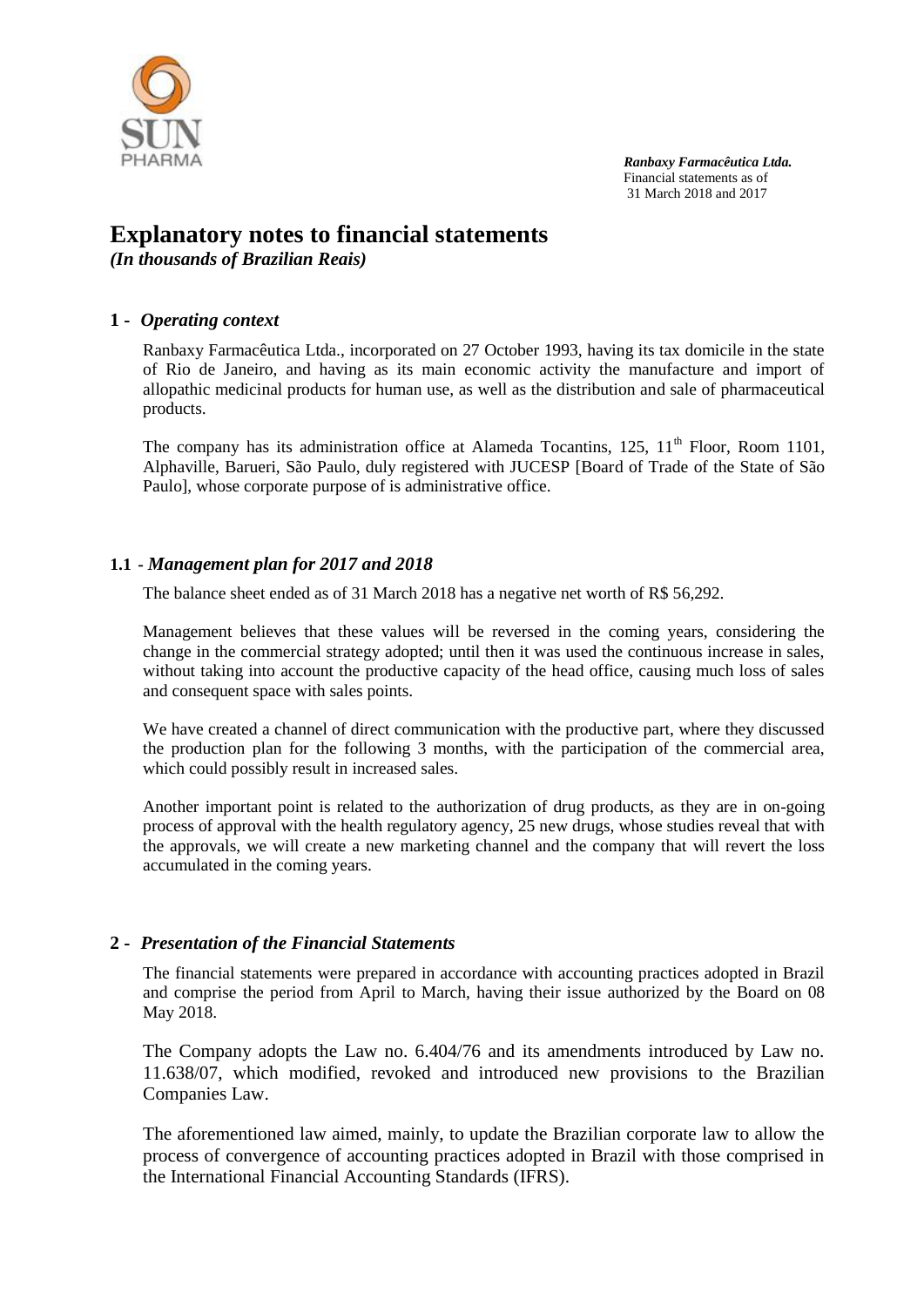

## *2.a – Restatement of Financial Information as of March 31, 2017*

Aiming to improve the existing accounting policies, aiming at a better presentation of accounting balances, the group Sun Pharma, opted for the unification of the Brazilian existing companies chart of accounts, and the opening balances of 2017 have therefore been restated, and are varying from the informed balances in the financial statements relating to 2017.

#### *The aforementioned change in accounting practices had an impact on the balances appearing in the balance sheet as at March 31, 2017, due to the following reclassifications:*

- The balance of R \$ 448 mn related to the provision for sales returns, which previously figured as a reduction against "Accounts Receivable from customers" in the Assets, was now included in the "Other Provisions" account in the Liabilities;

- The amount of R\$ 58 mn, related to the debit notes payable by the parent company, which previously figured as a reduction against "Suppliers" account in Liabilities, was now transferred to "Accounts receivable from customers" in the Assets.

- The amount of R\$187 mn related to the freight adjustment on Sales Cut off transactions was transferred from "Other accounts payable" now to "Other Provisions", both of which are shown in Liabilities.

#### *The balances of the Income & Expense Statements, for the y.e. March 31, 2017, are also being restated, since they have undergone major changes, as follows:*

- Reclassified the amount of R\$ 2,914 mn, related to freight and warehouse, previously included in "Cost of goods sold and services rendered" now transferred to "Administrative and General Operating Expenses";

- Reclassification of the total amount of R\$ 295 mn, related to expenses with non-fixed assets [R\$39] and non-deductible fines [R\$ 256], which were included in "General Administrative Expenses" were now transferred to "Other Income and Expenses";

- Reclassification of R\$ 138 mn of ICMS expenses on other Exit invoices, previously included in "Operating Expenses with Sales" now transferred to "Administrative and General Operating Expenses".

- Reclassification of the total amount of R\$ 746 mn, related to the Insurance claim received [R\$ 2], Free goods received [R\$ 32] and tax refund [R\$ 712], which previously figured in "Financial Revenues" were now transferred to "Other operating income / expenses";

- Reclassification of the total amount of R\$ 10,833 mn, related to exchange rate variations on loans / trade payables, which were previously included in "Financial Expenses", were now transferred to "Financial Revenues";

- Reclassification of the total amount of R\$ 34 mn, related to Bank Expenses, previously included in "Financial Expenses" now transferred to "General Administrative Expenses".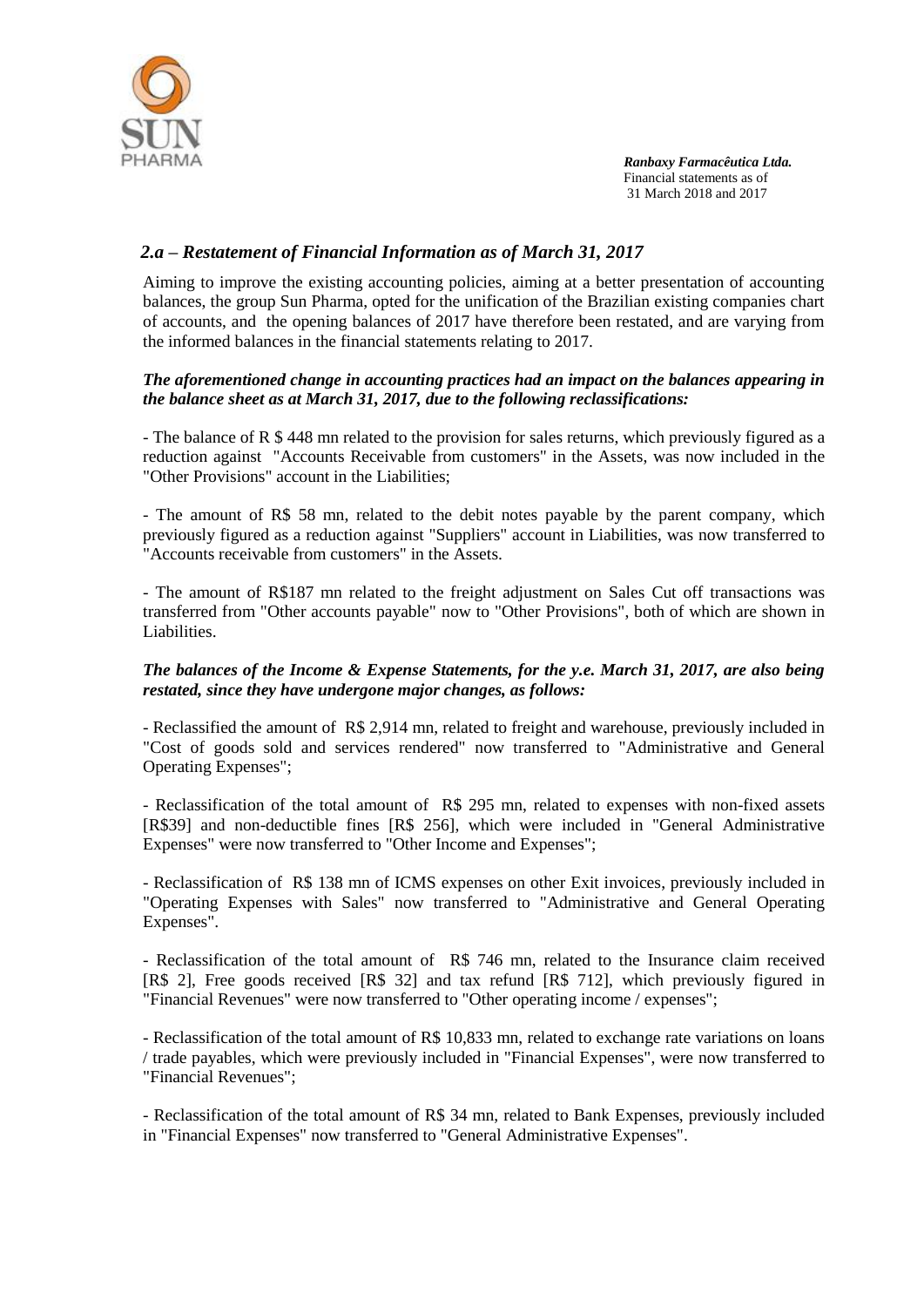

## **2.1** *Functional currency and presentation currency*

The financial statements are presented in Brazilian Real, which is the functional currency of the Company. All financial information presented in Real have been rounded up to the nearest thousands, except where indicated otherwise.

## **2.2** *Use of estimates and judgments*

The preparation of financial statements in accordance with the accounting practices adopted in Brazil requires that the Management of the Company to make judgments, estimates and assumptions that affect the application of accounting policies and the reported values of assets, liabilities, revenues and expenses. Actual results could differ from those estimates.

Estimates and assumptions are reviewed in a continuous way. Revisions with respect to accounting estimates are recognized in the period in which the estimates are revised and in any future periods affected.

The information on assumptions and estimates that have a significant risk of result in material adjusting within the next few years are included in the following explanatory notes:

Note 5 - Provision for doubtful receivables

Note 6 - Provision for inventory obsolescence

Note 8 - Review of the of the fixed asset useful life

Note 13 - Provision for contingencies

## *3 Summary of Significant Accounting Policies*

#### *a. Determination of Net Income*

Net income of operations of the company are established in accordance with the accounting of competence of exercises, which covers the period from April to March of each year.

Operating revenues from the sale of products, as well as costs and expenses are recognized in the outcome as a function of its implementation, i.e., when there is convincing evidence that the risks and benefits more significant and inherent to ownership have been transferred to the purchaser.

#### **a. Cash and cash equivalents**

Cash and cash equivalents include cash in hand, balances in current bank accounts and financial investments of high liquidity. The financial investments are recorded at cost, plus income earned during the financial year, duly regulated by the central bank of Brazil.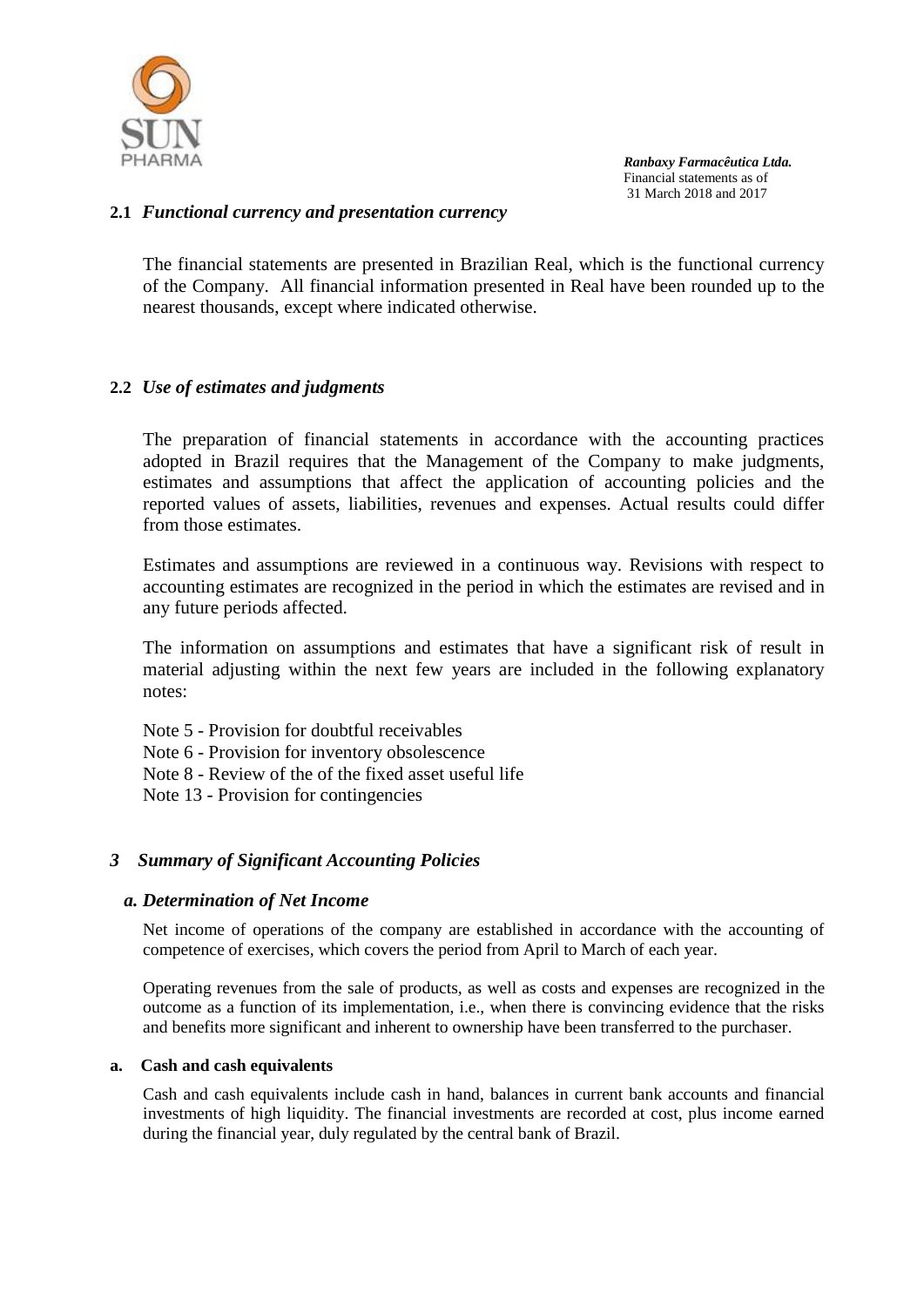

#### **b. Accounts receivable from customers**

Accounts receivable from customers are initially recorded by the invoiced value, including their direct taxes, tax liability of the Company, minus the taxes withheld at source, of which are considered as tax credits.

The provision for credit losses was made at an amount considered sufficient by the Management to compensate for any losses on the realization of the credits earned more than 12 months and or when identified the inability of recovery.

As provided in the CPC12, adjustment to the present value was not registered by virtue of not having material effect on the financial statements.

#### **c. Inventories**

Inventories are stated on the basis of historic cost of acquisition and production, plus expenses relating to transport, storage and non-recoverable taxes. In the case of industrialized products, under elaboration and finished, the inventory includes the manufacturing overheads based on the normal capacity of production. The cost is determined by the weighted average cost. The values of inventories recorded does not exceed the net value of realization. The net value of realization, which corresponds to the estimated selling price in the ordinary course of business, less the estimated costs of completion and those necessary to make the sale.

#### **d. Fixed asset**

#### **Fixed assets**

Items of fixed asset (property, plant and equipment) are measured at historic cost of acquisition or construction, less accumulated depreciation and loss of reduction to the recoverable amount (impairment), if applicable.

The cost includes expenditure that is directly attributable to the acquisition of an asset. The cost of assets constructed by the company itself includes the cost of materials and labor, other direct costs to place the asset in the location and condition necessary for these to be capable of operating in the manner sought by the management, the costs of dismantling and restoration of the site where these assets are located.

The improvement in third parties' properties are amortized in accordance with the duration of the lease contract.

Gains and losses on disposal of an item of property, plant and equipment are calculated by comparison between the resources deriving from disposal with the carrying amount of property and are recognized net inside of other revenues in the result.

Other costs are capitalized only when there is an increase in the economic benefits of the item of fixed asset. Any other type of expense is recognized in the result as an expense when incurred.

#### **Depreciation**

Depreciation is calculated on the depreciable value, which is the cost of an asset, or other substitute value of the cost minus the residual value.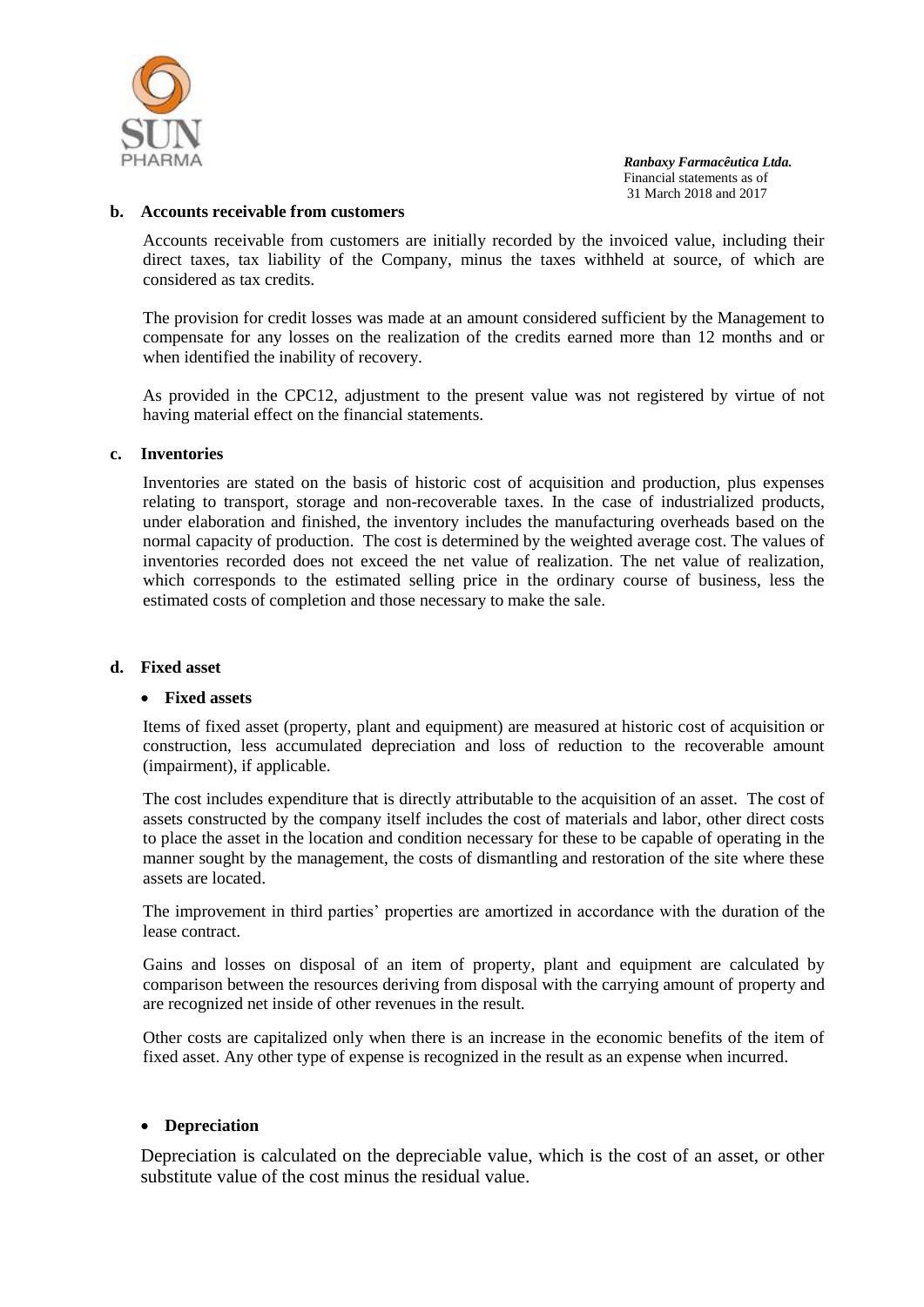

Depreciation is recognized in the results based on the straight-line method over the estimated useful lives of each part of an item of the fixed asset, since this method is that one that more closely reflects the pattern of consumption of future economic benefits embodied in the asset. Lands are not depreciated.

The estimated useful lives are as follows:

|                                        | <b>Years</b> |
|----------------------------------------|--------------|
| Machines and equipment                 | 10           |
| Furniture and utensils                 | 10           |
| Informatic equipment                   |              |
| Vehicles                               |              |
| Improvement in third parties' property |              |

The depreciation methods were reviewed, and new rates will be adopted, each closing of the financial year and any adjustments are recognized as changes in accounting estimates.

## **Intangible Assets**

It is valued at cost of acquisition, less accumulated depreciation and losses by reducing the recoverable amount, when applicable.

The intangible asset of the company has defined life, composed by software. The record of depreciation is done in the demonstration of the income statement of the fiscal year, under the heading "Depreciation and amortization".

| The estimated useful life for the current fiscal and year is: | Years |
|---------------------------------------------------------------|-------|
| Software                                                      | 10    |

## **Reduction in the recoverable value of assets**

According to Section 27, NBC TG 1000 - Accounting for small and medium-sized enterprises.

Aims to ensure that the assets are not recorded accounted for a higher value than the one that can be recovered in time for use of the company's operations or its eventual sale.

## **e. Current and non-current liabilities**

The current and non-current liabilities are demonstrated by the known or calculated estimated plus, when applicable the corresponding charges, monetary variations and/or exchange rate incurred up to the date of the balance sheet.

## **f. Short-term benefits to employees**

Obligations of short-term benefits to employees are measured on an undiscounted basis and are incurred as expenses as the related service is provided.

Provision was made for the payment of bonuses on individual performance and was recognized by the amount expected to be paid under the plans of bonuses on money or participation in profits in the short term if the company has a legal or constructive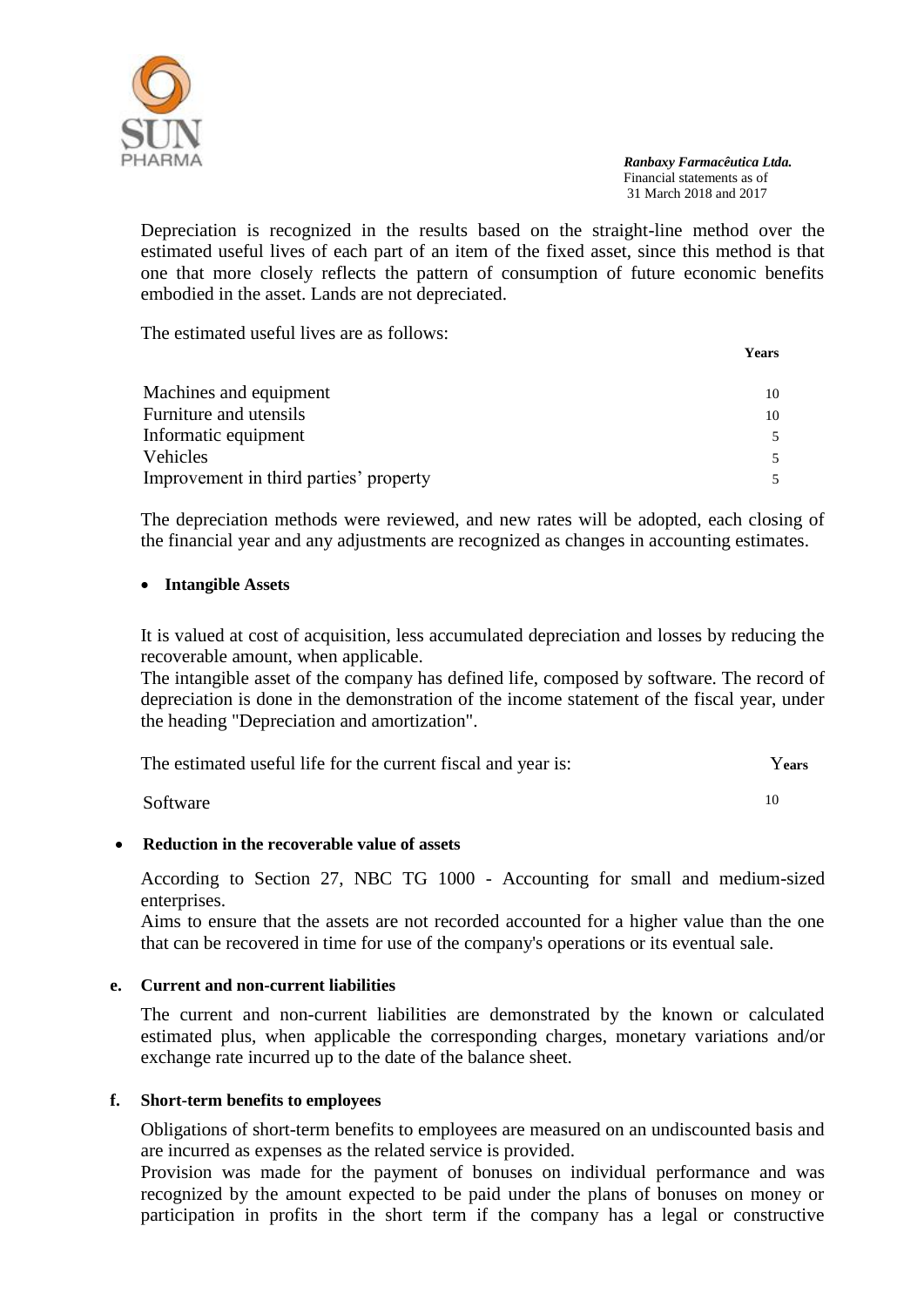

obligation to pay this value in function of past service rendered by the employee, and the obligation can be estimated reliably.

#### **g. Loans and Financing**

The financial charges and the monetary indexations of the loans are accounted for on the basis of the period elapsing, being established in accordance with the terms of the contracts. Composed mainly by contracts aiming at the expansion of production capacity, as well as modernization, as well as to meet working capital needs.

#### **h. Provisions**

A provision is recognized in the balance sheet when the company has an obligation or as a result of a past event, and it is probable that an economic resource will be required to settle the obligation. Provisions are recorded taking as a basis the best estimates of the risk involved.

#### **i. Income tax and social contribution**

The fiscal year for calculation of income tax is determined by law, and comprises the period counting from January to December, unlike the corporate year depicted in the financial statements, which comprises the period from April to March.

The income tax and social contribution of current and deferred charges are calculated on the basis of rates of 15%, plus an additional 10% on the taxable profit surplus of R\$ 240 for income tax and 9% on taxable profit for social contribution on net profits and consider the offsetting of tax losses and negative social contribution base, limited to 30% of the real profit.

The current tax is the tax payable or receivable expected on the taxable profit or loss for the year, the tax rates enacted or substantively enacted at the date of presentation of the financial statements and any adjustment to tax payable in relation to previous years.

The Company does not recognize the Income Tax and Social Contribution, of deferred tax assets on tax loss and negative base of social contribution, and also on temporary differences between the tax base of assets and liabilities and their respective accounting value. The deferred active Income Tax and Social Contribution are recognized based on the expected generation of future taxable profits. Deferred tax is measured by the tax rates that are expected to be applied to temporary differences when they reverse, based on laws that have been enacted or substantively enacted by the date of presentation of the financial statements.

The Company does not have any value recorded with respect to income tax and social contribution deferred during the fiscal year, due to expected generation of future taxable profits.

## **j. Financial Instruments**

The financial instruments are only recognized as from the date on which the company becomes part of the contractual provisions of the financial instruments. When recognized, are initially recorded at its fair value plus transaction costs that are directly attributable to the acquisition or contracting. On 31 March 2018, the accounting value of the financial instruments of the company, represented mainly by cash, accounts receivable, accounts payable to suppliers and loans with financial institutions and related companies were equivalent to its market value. The company does not use financial instruments in exchange operations of indices (SWAP) or involving operations in the form of derivatives risk. Other Assets and Liabilities.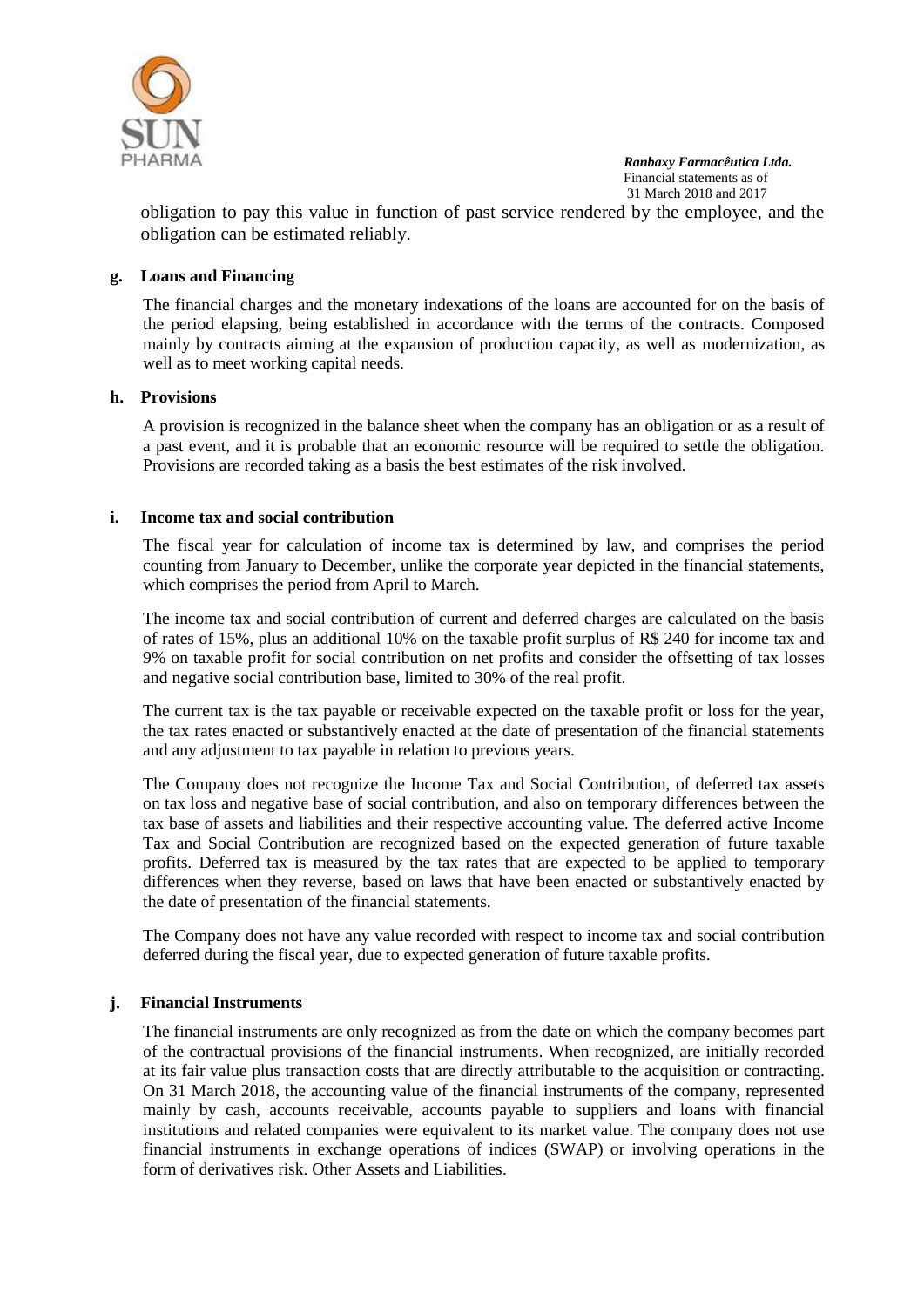

An asset is recognized in the balance sheet when it is probable that future economic benefits will be generated in favor of the company and its cost or value can be measured with security.

The current and non-current liabilities are demonstrated by the known or calculated values plus, when applicable the corresponding charges and monetary variations incurred up to the date of the balance sheet.

Provisions are recorded taking as a basis the best estimates of the risk involved. The financial statements therefore include various estimates based on objective and subjective factors, based on the judgment of the management for the determination of appropriate values to be recorded. The settlement of transactions involving these estimates may result in divergent values of the recorded in the financial statements due to the inaccuracies inherent to the process of determining them, for which reason the management periodically revise such estimates and assumptions.

Estimates and assumptions are used in the selection of the useful lives of the assets, for the constitution of adjustment for the possible risk of not carrying out their accounts receivable, as well as in the analysis of other risks for the determination of other provisions, including the contingent liabilities and other similar, in addition to the valuation of financial instruments and other assets and liabilities on the balance sheet date.

The realizable rights and obligations are classified as Current when their realization or settlement occur within twelve months following the date of presentation of the financial statements. Otherwise, they are shown as Non-current.

#### *4 Cash and cash equivalents*

| <b>Total</b>                           | 8,944 | 2,546 |
|----------------------------------------|-------|-------|
| Other investments (Finac. Investments) | 240   | 307   |
| <b>Banks</b>                           | 8,699 | 2,236 |
| Cash                                   |       |       |
|                                        | 2018  | 2017  |

#### *5 Accounts receivable from customers*

Accounts receivable from customers are initially recorded by the invoiced value, including their direct taxes, tax liability of the Company, minus the taxes withheld at source, of which are considered as tax credits.

The provision for credit losses was made at an amount considered sufficient by the Management to compensate for any losses on the realization of the credits earned more than 12 months and or when identified the inability of recovery.

The adjustment related to the recognition of revenue are due to bills that have been invoiced, dispatched and that on 31 March, had not been received by customers.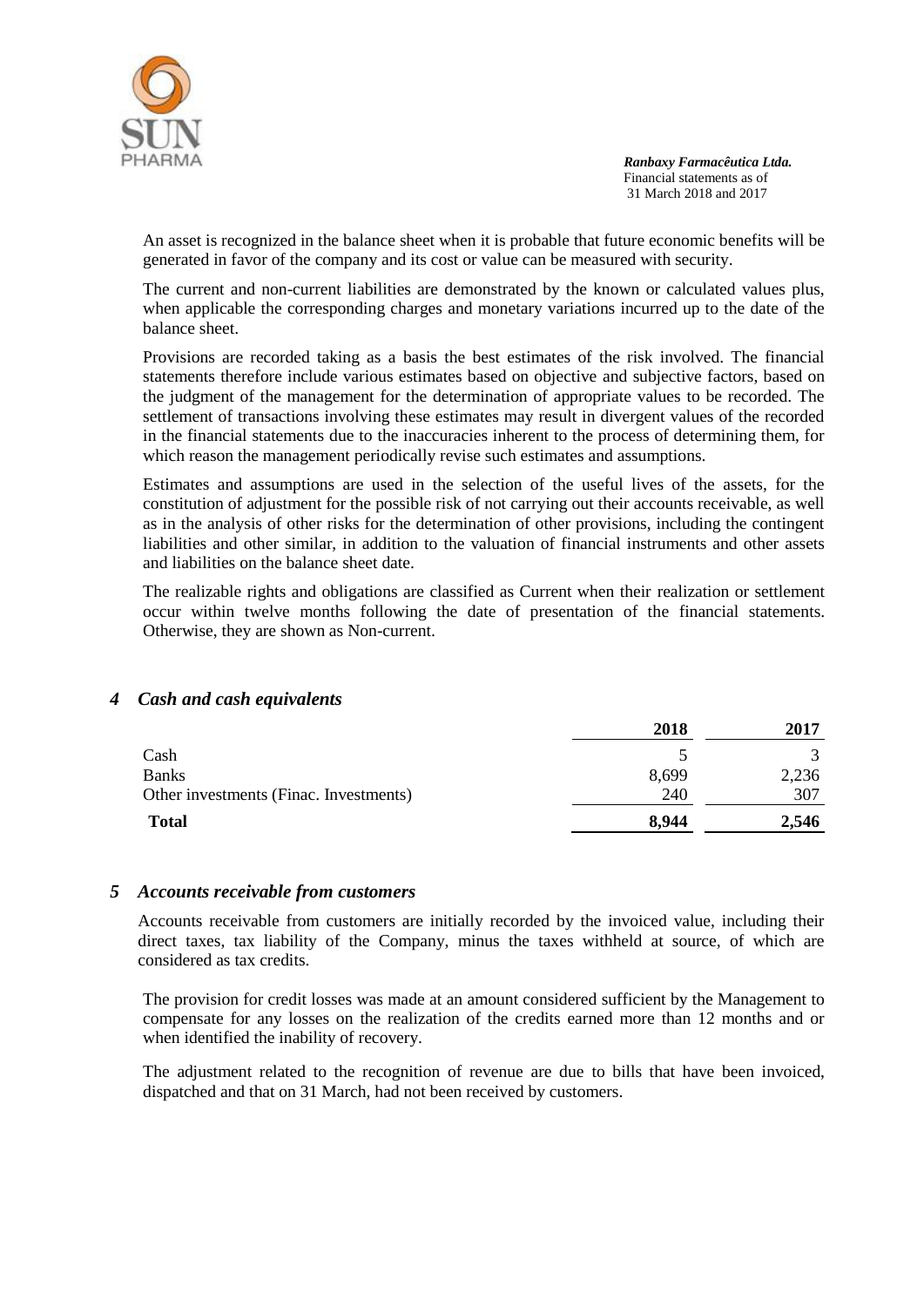

#### *Ranbaxy Farmacêutica Ltda.* Financial statements as of

31 March 2018 and 2017

|                                              | 2018    | 2017     |
|----------------------------------------------|---------|----------|
| Accounts receivable                          | 33,530  | 27.422   |
| Other accounts receivable                    | 74      | 59       |
| (-) Provision f/ doubtful settlement Credits | (3,695) | (3,648)  |
| (-) Revenue adjustment recognition           | (7.872) | (4, 724) |
| <b>Total</b>                                 | 22,037  | 19,109   |

On 31/03/18 the total gross value of trade bills receivable from the company, distributed by maturities as follows:

| To mature               | R\$              |        |
|-------------------------|------------------|--------|
| Within 30 days          | 9,452            |        |
| From 31 to 60 days      | 9,261            |        |
| From 61 to 90 days      | 7,638            |        |
| Over 91 days            | 3,481            |        |
| <b>Subtotal</b>         |                  | 29,832 |
| <b>Matured</b>          |                  |        |
| Matured within 30 days  | 3                |        |
| Matured within 60 days  | 0                |        |
| Matured within 90 days  | $\theta$         |        |
| Matured within 180 days | $\boldsymbol{0}$ |        |
| Matured within 365 days | 0                |        |
| Matured over 365 days   | 3,695            |        |
| <b>Subtotal</b>         |                  | 3,698  |
| <b>Overall Total</b>    |                  |        |
|                         |                  | 33,530 |

## *6 Inventories*

|                                                   | 2018     | 2017     |
|---------------------------------------------------|----------|----------|
| <b>Products for Resale</b>                        | 13,670   | 10,776   |
| <b>Adjust Revenue Recognition -Cogs</b>           | 2,877    | 1,572    |
| Raw material                                      | $\Omega$ | $\theta$ |
| Packaging materials                               | 14       | 11       |
| Goods in transit - Goods                          | 6,243    | 8,868    |
| Taxes on imports                                  | 102      | 253      |
| <b>Customs Broker</b>                             | 46       | 207      |
| <b>Others</b>                                     | 5        | 6        |
| (-) Adjustment Net Val of Realization             | $\theta$ | (14)     |
| (-) Adjustment Recoverable Val. Est. Obsolete (b) | (3,989)  | (2,669)  |
| <b>Total</b>                                      | 18,968   | 19,010   |

The balances listed in the accounts identified above as (b) - matured inventories, to mature in the next 6 months and without moving for more than 1 year. Management has made the adjustment and awaits the approval of Regulatory bodies for them to be incinerated.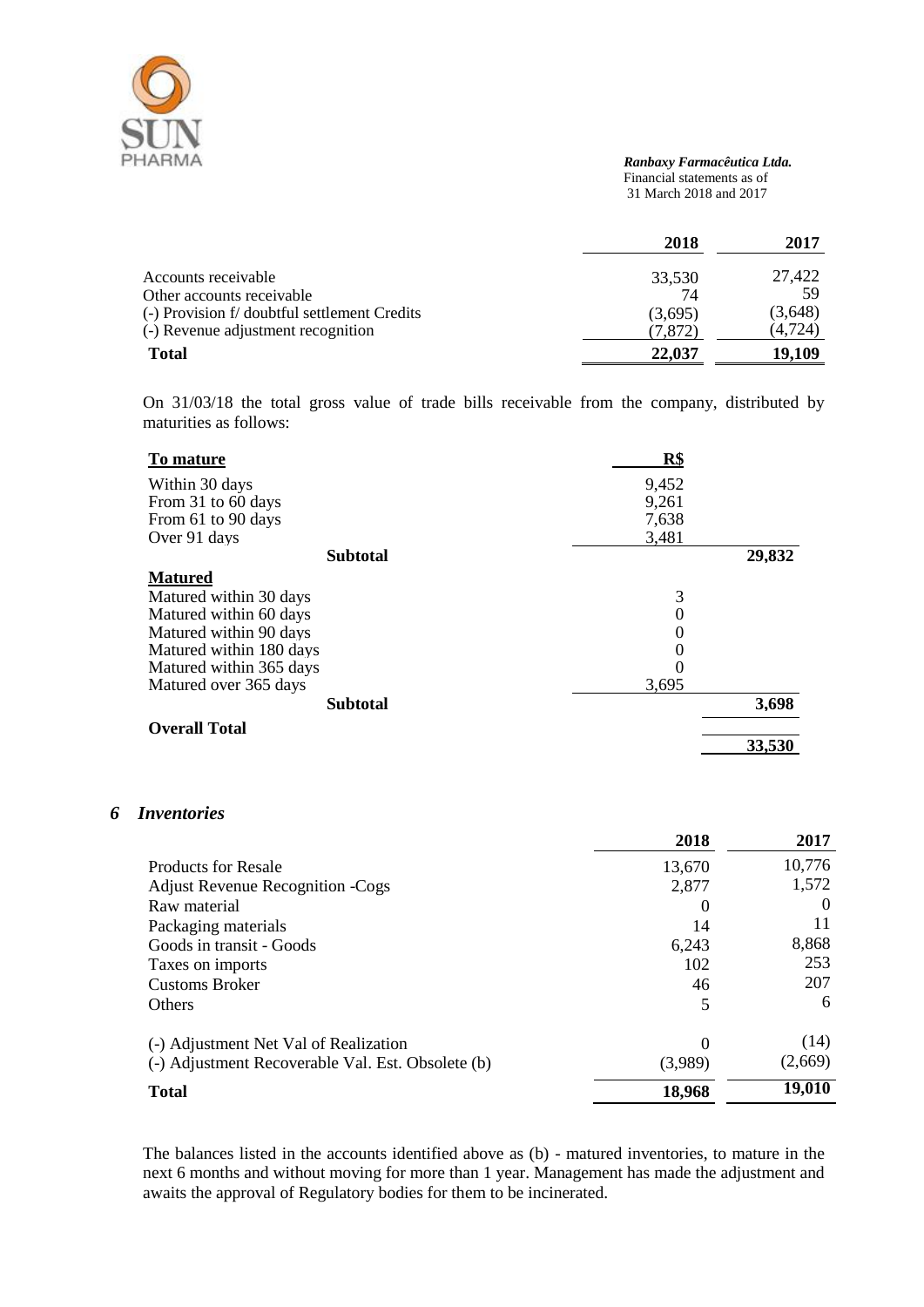

#### *Ranbaxy Farmacêutica Ltda.*

 Financial statements as of 31 March 2018 and 2017

## **7** *Current tax asset*

|                              | 2018  | 2017  |
|------------------------------|-------|-------|
| <b>ICMS</b> tax substitution |       | 19    |
| ICMS on fixed assets         | 44    | 51    |
| <b>IRPJ</b> recoverable      | 1,368 | 1,294 |
| CSLL recoverable             | 299   | 287   |
| <b>IRPJ</b> recoverable      | 184   | 770   |
| <b>Total</b>                 | 1,895 | 2.421 |

The values recorded as IRPJ and CSLL were advance payments made to the Federal Revenue of Brazil and are included in the Statement of annual adjustment.

#### *8 Fixed assets*

The company has conducted tests of impairment in all its assets and found losses by devaluation.

|                                                               | <b>Machines</b> and<br>equipment | <b>Furniture</b><br>And<br>utensils | <b>Vehicles</b> | <b>Advance</b><br>payment for<br>fixed asset<br>acquisition | <b>Total</b>   |
|---------------------------------------------------------------|----------------------------------|-------------------------------------|-----------------|-------------------------------------------------------------|----------------|
| Cost<br>Balance as of 31 March 2017                           | 6,330                            | 6,202                               | 1,490           | $\boldsymbol{0}$                                            | 14,022         |
| <b>Additions</b><br>Disposals and retirements<br>Transference | 11<br>(15)                       | 25                                  | (140)           |                                                             | 36<br>(155)    |
| Balance as of 31 March 2018                                   | 6,326                            | 6,227                               | 1,350           | $\boldsymbol{0}$                                            | 13,903         |
| <b>Depreciation</b><br>Balance as of 31 March 2017            | (4,661)                          | (4,329)                             | (1,204)         |                                                             | (10, 194)      |
| Additions<br>Disposals and retirements                        | (365)<br>12                      | (1, 430)                            | (26)<br>120     |                                                             | (1,821)<br>132 |
| Balance as of 31 March 2018                                   | (5,014)                          | (5,759)                             | (1,110)         |                                                             | (11, 883)      |
| Loss on assets devaluation<br>Balance as of 31 March 2017     | (21)                             | (13)                                |                 |                                                             | (34)           |
| <b>Additions</b><br>Disposals and retirements                 |                                  |                                     |                 |                                                             |                |
| Balance as of 31 March 2018                                   | (21)                             | (13)                                |                 |                                                             | (34)           |
| Net fixed asset as of 31 March 2017                           | 1,648                            | 1,860                               | 286             | $\bf{0}$                                                    | 3,794          |
| Net fixed asset as of 31 March 2018                           | 1,328                            | 419                                 | 240             | $\bf{0}$                                                    | 1,987          |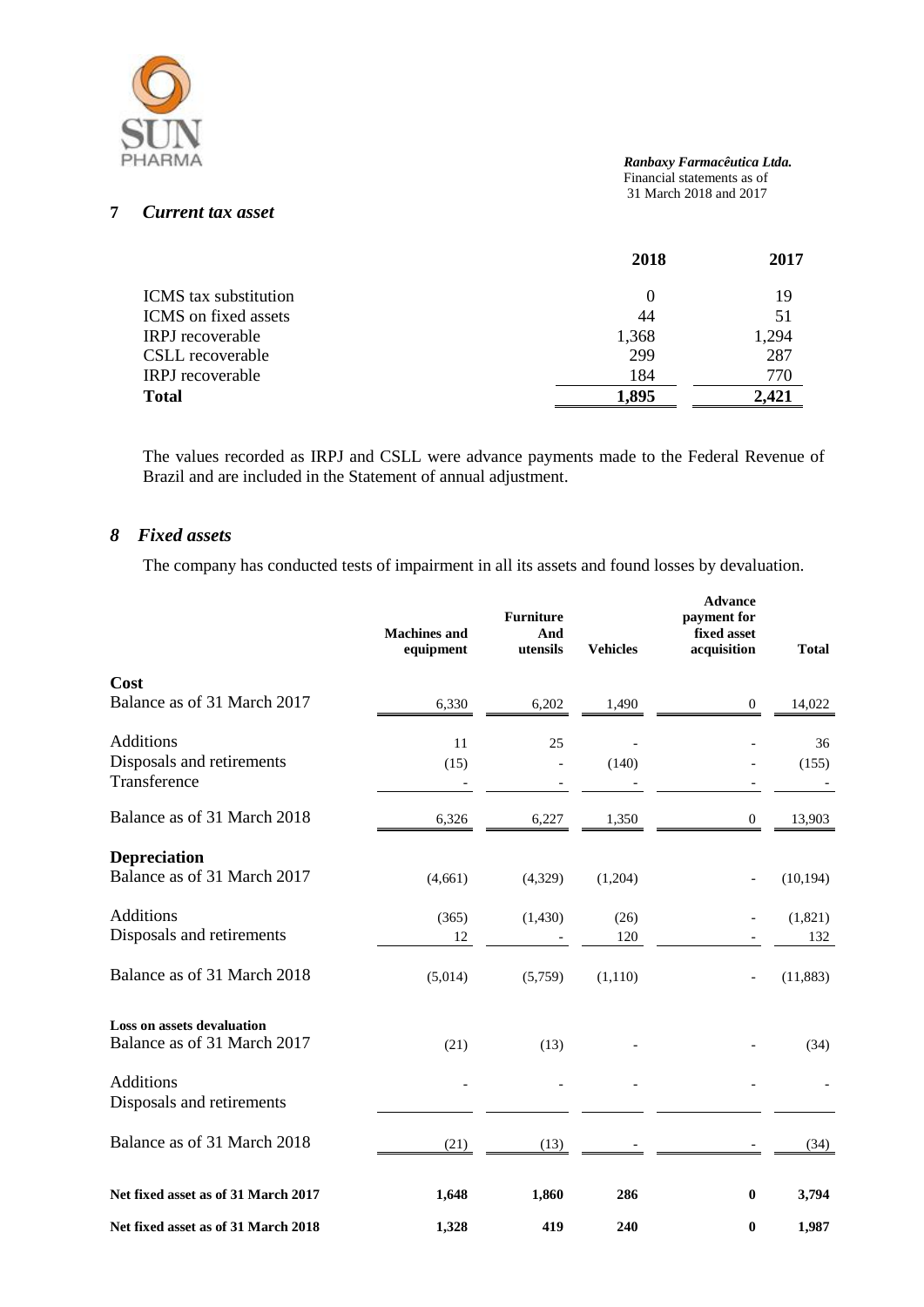

## *9 Suppliers*

 *Ranbaxy Farmacêutica Ltda.* Financial statements as of 31 March 2018 and 2017

|                                     | 2018   | 2017   |
|-------------------------------------|--------|--------|
| <b>Related Party - Foreign</b>      | 24,279 | 17,881 |
| Imports in progress - related party | 6.243  | 8,868  |
| Total                               | 30.522 | 26,749 |

The company's exposure to the risk of currency and credit related to suppliers and other accounts payable are disclosed in Note 20 section (v).

## *10 Loans and Financing*

|                                                                                   |                |                                         |               | 2018          |        | 2017 |
|-----------------------------------------------------------------------------------|----------------|-----------------------------------------|---------------|---------------|--------|------|
| <b>Related Parties</b><br><b>Maturity</b><br>Sun Pharma Netherlands<br>08/25/2018 | <b>Charges</b> | No.<br><b>Current</b><br><b>Current</b> | Current       | No<br>Current |        |      |
|                                                                                   | $2.5%$ p.a.    | 17.104                                  | 49.857        | 16.237        | 47.526 |      |
|                                                                                   |                | 17,104                                  | <u>49.857</u> | 16,237        | 47,526 |      |

The loans, in the amount of US \$5,000 and US \$15,000, respectively expire on 22 August 2018 and 10 January 2020 respectively, with semiannual interest payment, calculated with a spread of 2.50% per annum + Libor 6 months, and there is no contractual guarantees.

## *11 Taxes and contributions payable*

|                                        | 2018     | 2017  |
|----------------------------------------|----------|-------|
| Social contributions payable           |          |       |
| INSS payable on payroll                | 125      | 143   |
| INSS withheld at source.               | 6        | 6     |
| FGTS on payroll                        | 31       | 34    |
| PIS payable on turnover                | 7        | 25    |
| COFINS payable on turnover             | 36       | 120   |
| PIS/COFINS/CSSL/ISS withheld at source | 23       | 20    |
| <b>Subtotal</b>                        | 228      | 346   |
| Taxes payable                          |          |       |
| Income tax withheld at source.         | 66       | 75    |
| Services tax withheld at source.       | 3        | 3     |
| ICMS on Sales (c)                      | (160)    | 236   |
| ICMS on tax substitution               | 127      | 327   |
| ICMS on rate differential              | 0        | 21    |
| ICMS provision on good destruction     | 438      | 374   |
| <b>Contributions to Unions</b>         | $\Omega$ | 9     |
| <b>Subtotal</b>                        | 474      | 1,045 |
| Total                                  | 702      | 1,391 |

(c) the adjustment related to ICMS on sales refer to recognition of bills income that have been invoiced, dispatched and that on 31 March, had not been received by customers.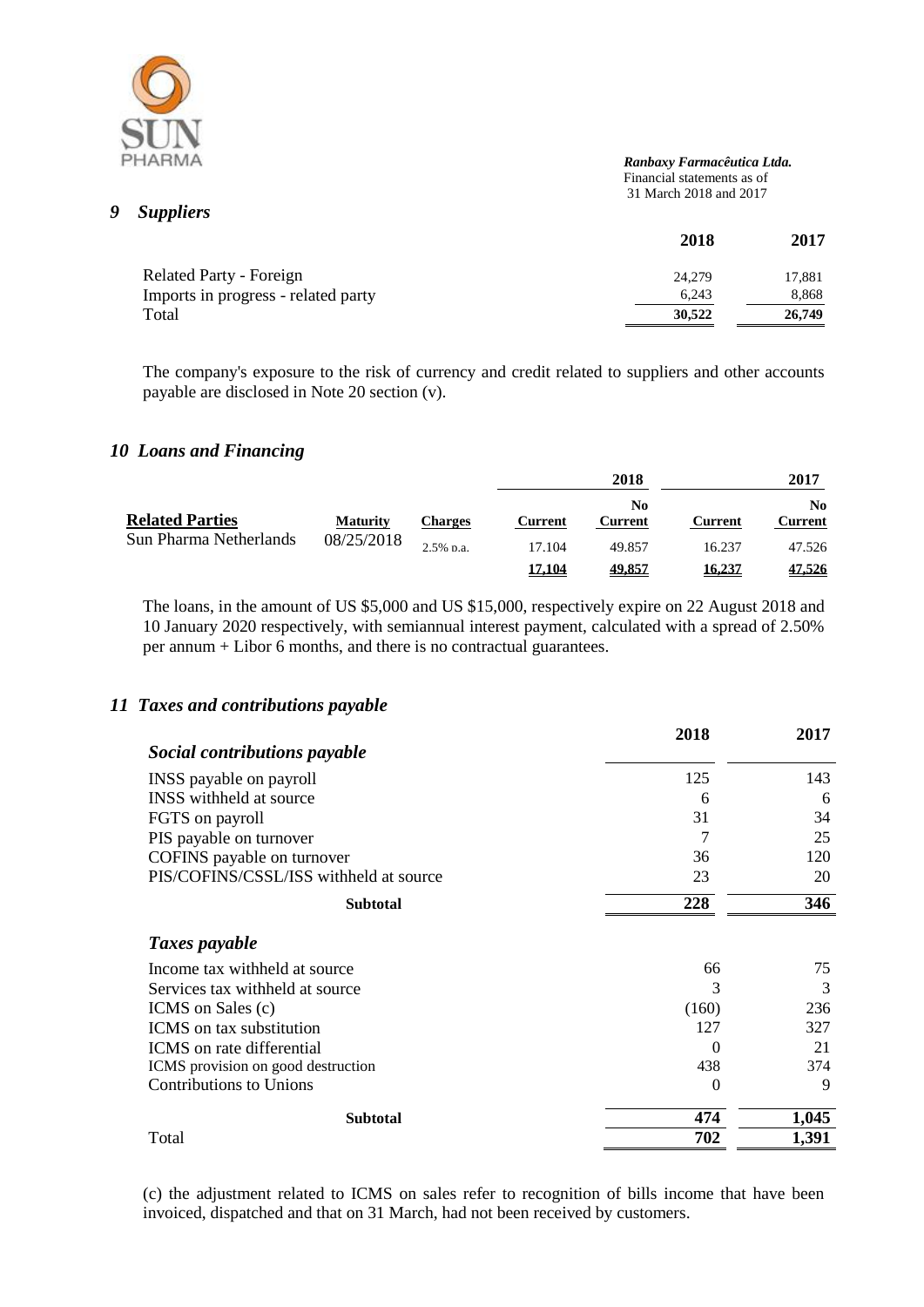

## *12 Other Provisions*

|                                           | 2018  | 2017     |
|-------------------------------------------|-------|----------|
| Commission on sales payable (a)           | 1,895 | 960      |
| Bonus payable to personnel                | 594   | 740      |
| Expenses with development of new products | 1,177 | 420      |
| Administrative services payable           | 225   | 273      |
| Fine on Supply Agreement                  | 212   | 265      |
| Expenses with storage and freight         | 407   | 384      |
| Restocking of logistics operations (b)    | 2,004 | 931      |
| Provisions for returns                    | 225   | 448      |
| Provision of discount on trade bills      | 191   | $\Omega$ |
| Total                                     | 6,930 |          |

a) The company uses autonomous Sales Representatives, hired in accordance with the Law no. 4.886, as of 09 December 1965, where they are compensated by a fixed percentage on sales, primary and secondary. Aiming at the reduction of labor claims, judicial settlements in the civil sphere were made, where they were paid  $1/12 + 1/3$  of the whole commission paid. For this reason, provisions have been made in 2018 in the amount of R\$ 1,050 million, which should be paid during the year of 2018.

b) The Company uses inventories of major distributors of the country to meet the delivery of goods from negotiations carried out by the Independent Pharmacies and networks of pharmacies with decentralized delivery, these negotiations carried out by the sale task force of Ranbaxy. By way of compensation to distributors, the Company pays the amount pertinent to logistics operation, which varies between 5% to 8% over these operations of Outputs.

Reimbursements are made by means of subsidies for goods and/or additional trade discounts. The aforementioned value refers to the cost of logistics operations that are pending of settlements on 31 March 2018.

## *13 Contingencies*

The company is defendant in lawsuits and in administrative proceedings before various courts and governmental bodies, arising from the normal course of operations, involving tax, labor, civil aspects and other matters.

Management, based on information from their legal advisors, analysis of lawsuits pending and, regarding labor actions, based on previous experience relating to the amounts claimed, made provision in an amount considered sufficient to cover the probable estimated losses with the lawsuits in course, as follows:

|       |                  | 2018                              |            | 2017       |
|-------|------------------|-----------------------------------|------------|------------|
|       | <b>Provision</b> | <b>Judicial</b><br><b>Deposit</b> | <b>Net</b> | <b>Net</b> |
| Labor | 4,644            | 1,273                             | 3,371      | 2,483      |
| Civil | 1,043            | 231                               | 812        | 251        |
|       | 5,687            | 682                               | 4,183      | 2,734      |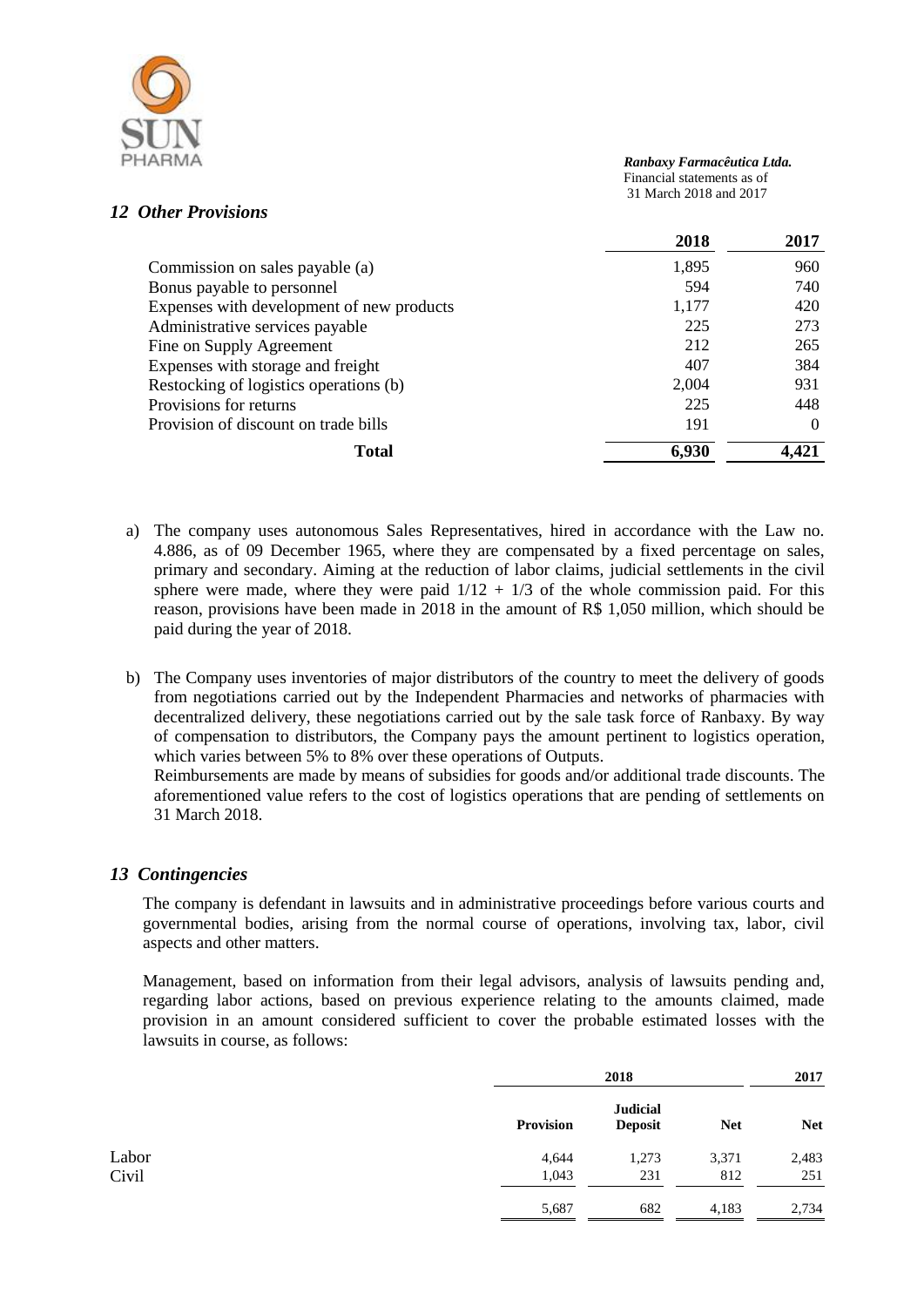

#### **Lawsuit statuses on the period**

|       | 2017                                        |       |                      | 2018                              |                                    |
|-------|---------------------------------------------|-------|----------------------|-----------------------------------|------------------------------------|
|       | <b>Gross initial</b> Addition to<br>balance |       | provision Retirement | <b>Judicial</b><br><b>Deposit</b> | <b>Final Net</b><br><b>Balance</b> |
| Labor | 2,611                                       | 2,033 | $\theta$             | 1,273                             | 3,371                              |
| Civil | 808                                         | 560   | 325                  | 231                               | 812                                |
|       | 3,419                                       | 2.593 | 325                  | 1,504                             | 4,183                              |

There are other lawsuits assessed by legal advisors as being of possible or remote risk, amounting to R\$14,526 (R\$ 17,137 in 2017) for which no provision was made, bearing in mind that the accounting practices adopted in Brazil does not require their accounting.

#### *a. Summary of labor processes*

On 31 March 2018, the Company has 35 cases of labor complaints. In accordance with the legal advisors, 20 cases are classified with risk of probable loss, and other 15 cases are classified with risk of loss as possible and remote. The loss estimate is made, in accordance with the opinion of the advisors, and are duly updated regarding interests and their respective taxes.

## *b. Summary of civil processes*

On 31 March 2018, the Company had a total of 40 cases of claims and complaints involving notices of infractions or questioning from the Anisa . According to legal advisors, 23 cases are classified as possible and remote losses, which do not form part of the provision. The loss estimate is made, in accordance with the opinion of the legal advisors, and are duly updated regarding interests and their respective taxes.

## *14 Net Equity*

Share capital is composed of 14,971,089 shares, being 12,482,664 shares of "Class A" on the nominal value of R\$ 1.00 each and 488,425 shares of "Class B" in the nominal value of R\$ 10.00 each, according to the 44th amendment to the Articles of Association, dated of 20 March 2018, which are distributed as follows:

| <b>Ouota Holder</b>                   | <b>Ouotas</b> | R\$    |
|---------------------------------------|---------------|--------|
| Sun Pharma Netherlands B.V. - Class A | 12,482,663    | 12.483 |
| Sun Pharma Netherlands B.V. - Class B | 488.425       | 4.884  |
| Ranbaxy Holdings UK Limited           |               |        |
|                                       | 14,971,089    | 17,367 |

On 31 March 2018, the foreign capital registered at the Central Bank of Brazil, the basis for remittance of dividends and repatriation of capital, totalized R\$ 17,367 (equivalent to US\$ 12,467)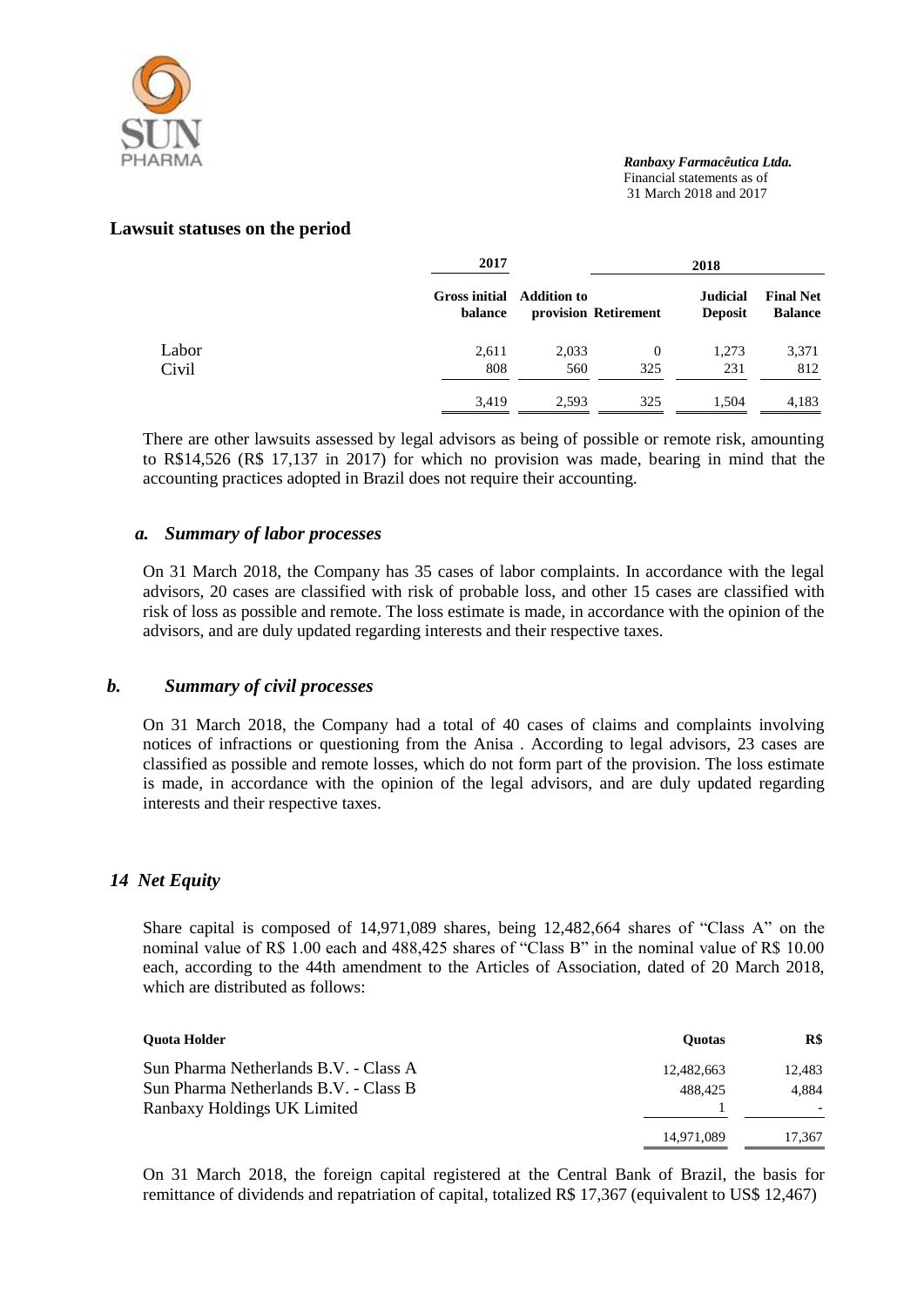

## *15 Operating Revenue*

|                                      | 2018    | 2017    |
|--------------------------------------|---------|---------|
| Resale of goods                      | 96,510  | 68,064  |
| Resale of samples for bioequivalence | 14      | 8       |
| Gross revenue from sales             | 96,524  | 68,072  |
| Taxes on sales and resales           | (7,610) | (5,837) |
| Returns                              | (987)   | (2,054) |
| (-) Sales Deductions                 | (8,597) | (7,891) |
| <b>Operating Revenue</b>             | 87,927  | 60,181  |

The company's sales on the domestic market are currently directed to distributors, networks of pharmacies, distributor hospitals.

#### *16 Expenses with sales*

|                          | 2018   | 2017  |
|--------------------------|--------|-------|
| Sales Commissions (a)    | 6,195  | 5,373 |
| Promotional campaigns    | 1,520  | 656   |
| Promotional material     | 370    | 390   |
| Congress and events      | 449    | 412   |
| Market survey services   | 937    | 938   |
| Award Objective Goal     | 137    | 242   |
| Other promotion expenses | 432    | 199   |
|                          | 10.040 | 8,210 |

(a) Sales force of the Company is composed only by autonomous sales representatives, legal entities, duly registered in the Regional Councils of Sales Representatives, and are paid through fixed commissions on sales, primary and secondary.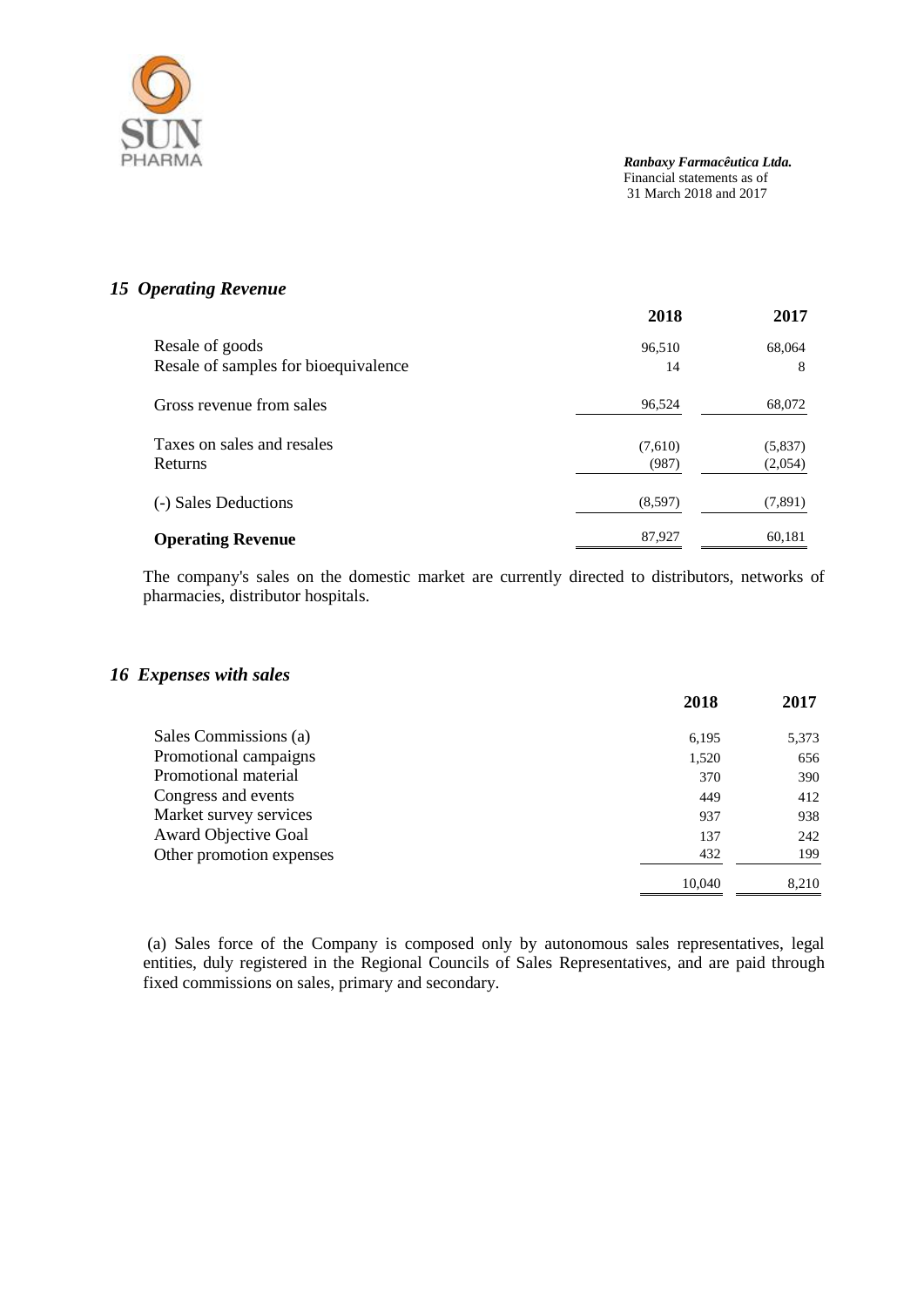

#### *Ranbaxy Farmacêutica Ltda.*

 Financial statements as of 31 March 2018 and 2017

## *17 General and Administrative Expenses*

|                                       | 2018   | 2017   |
|---------------------------------------|--------|--------|
| Personnel                             | 9,613  | 11,714 |
| <b>Equipment Maintenance</b>          | 740    | 800    |
| Expenses with rents                   | 591    | 625    |
| Expenses with electricity             | 395    | 408    |
| Provision/Expenses with contingencies | 2,593  | 2,067  |
| Travel expenses                       | 1,171  | 940    |
| Services Provided                     | 1,434  | 1,873  |
| Regulatory                            | 1,650  | 1,592  |
| <b>Quality Control</b>                | 1,399  | 1,116  |
| Taxes and Fees                        | 135    | 313    |
| Other administrative expenses         | 2,865  | 2,029  |
| Depreciation and Amortization         | 1,903  | 1,777  |
|                                       | 24,489 | 25,254 |

## *18 Net financial (expenses) revenue*

|                                   | 2018           | 2017    |
|-----------------------------------|----------------|---------|
| <b>Financial expenses</b>         |                |         |
| Interests                         | (2,587)        | (2,318) |
| Passive exchange variations       | (4,014)        |         |
| Outros                            | (739)          | (54)    |
|                                   | (7, 340)       | (2.372) |
| <b>Financial revenues</b>         |                |         |
| Interests                         | 81             | 198     |
| Interest on financial investments | 570            | 705     |
| Exchange variations               | $\theta$       | 10,837  |
| Discounts received intercompany   | $\overline{0}$ | 106     |
| Outros                            | 28             | 3       |
|                                   | 679            | 11,849  |
|                                   | (6,661)        | 9,477   |

## *19 Insurance coverage*

The company has hired with Tokyo Marine Seguradora no. 180.0000929165, a property insurance, which aims to guarantee covers for possible claims, together with all the addresses of the company in the Brazilian territory. The amounts contracted are considered sufficient to cover possible claims, considering the nature of their activity.

On 31 March 2018, the coverage of insurance against operational risks was composed by R\$ 22,500.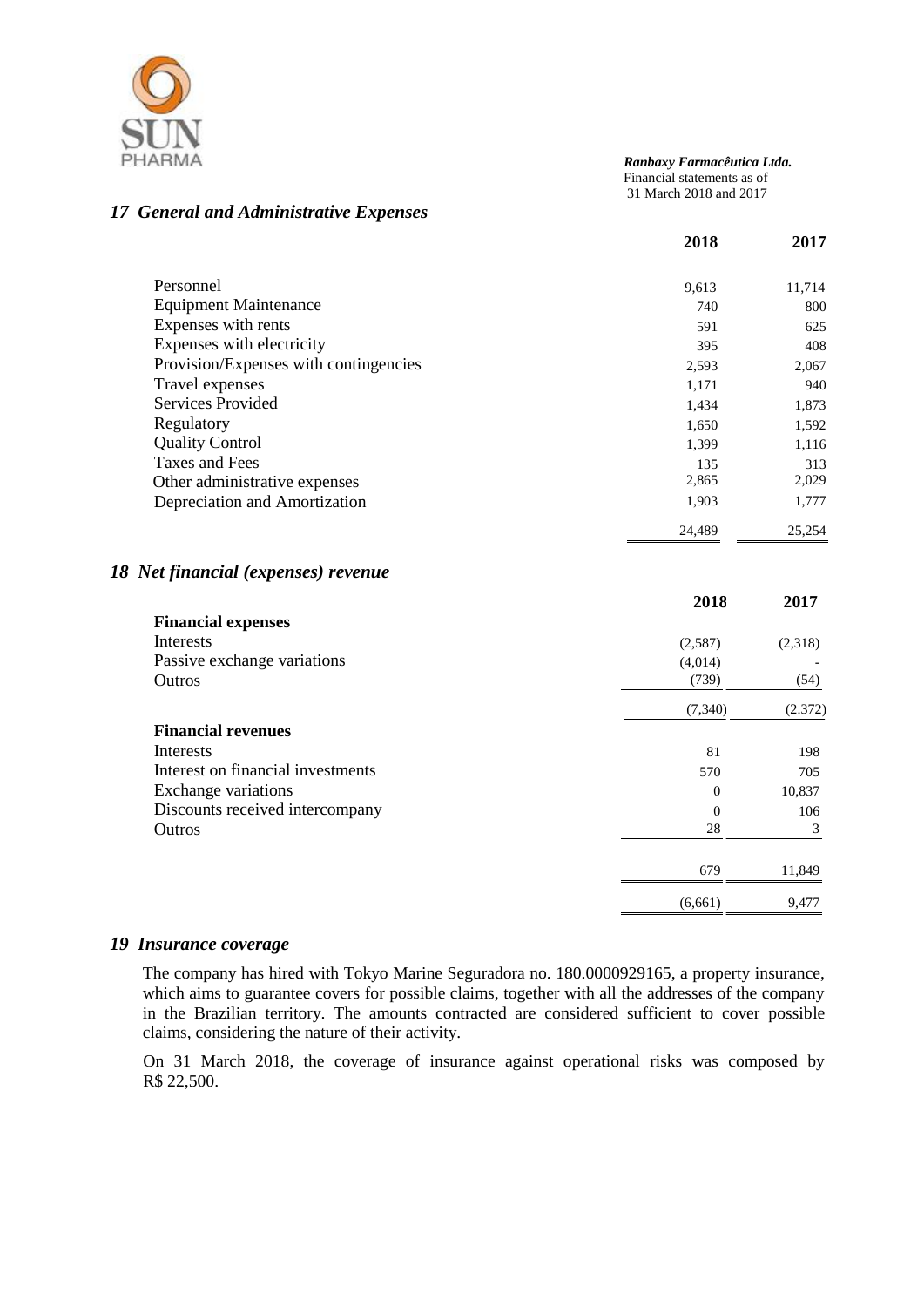

## *20 Financial Instruments*

## *(i) Identification and valuation of financial instruments*

The accounting balances of financial instruments such as cash, accounts receivable, taxes, loans and financing, when compared with the values that could be obtained on their negotiation in an active market or, in their absence, with its net present value is adjusted based on the prevailing rate of interest on the market approach, substantially, their corresponding market values.

#### *(ii) Credit risk*

It arises from the possibility of the company suffering losses arising from defaults of their counterparts or depositary financial institutions of resources or financial investments. To mitigate these risks, the company adopts as a practice analysis of financial and equity status of its operations, as well as the definition of credit limits and permanent monitoring of open positions. Regarding financial institutions, the Management only carries out transactions with reputable financial institutions and of low risk, assessed by rating agencies.

#### *(iii) Risk of price of the goods sold*

It arises from the possibility of oscillation of market prices of products marketed by the company. These price fluctuations can cause substantial changes in their income and their costs. To mitigate these risks, Management permanently monitors the local and international markets, seeking to anticipate the price movements.

#### *(iv) Interest rate risk*

It arises from the possibility of the company suffering gains or losses arising from fluctuations in interest rates levied on its financial assets and liabilities. Aiming to mitigate this type of risk, Management seeks to diversify the acquisition of resources in terms of rates fixed or floating.

#### *(v) Exchange rate risk*

The associated risk arises from the possibility of the company coming to incur losses due regarding fluctuations in exchange rates, which increase the values obtained on the market. On 31 March 2018 the company had liabilities, denominated in foreign currency, there is no financial instrument to protect this exposure on that date.

| 2018       | 2017       |
|------------|------------|
| <b>USD</b> | <b>USD</b> |
| 9,183      | 8,427      |
| 20,146     | 20,125     |
| 29,329     | 28,552     |
|            |            |

The following exchange rates were applied during the year:

| <b>Average Rate</b> |        |        | Closure Rate on the date of the<br><b>Financial Statements</b> |  |
|---------------------|--------|--------|----------------------------------------------------------------|--|
| 2018                | 2017   | 2018   | 2017                                                           |  |
| 3.5700              | 3.2981 | 3.3238 | 3.1684                                                         |  |